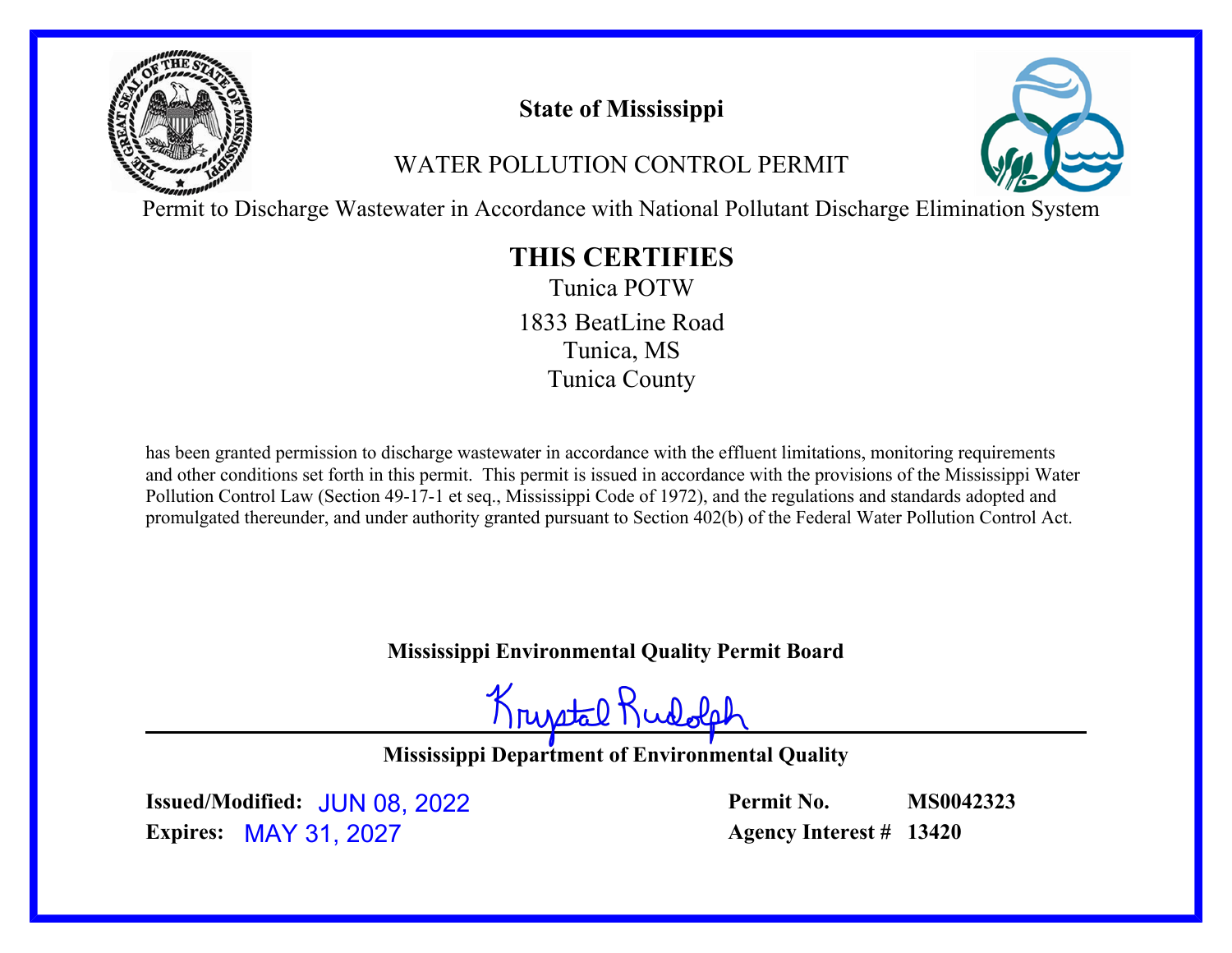### **Table of Contents**

| <b>Other Relevant Documents:</b> |  |
|----------------------------------|--|

NPDES Form 2A Application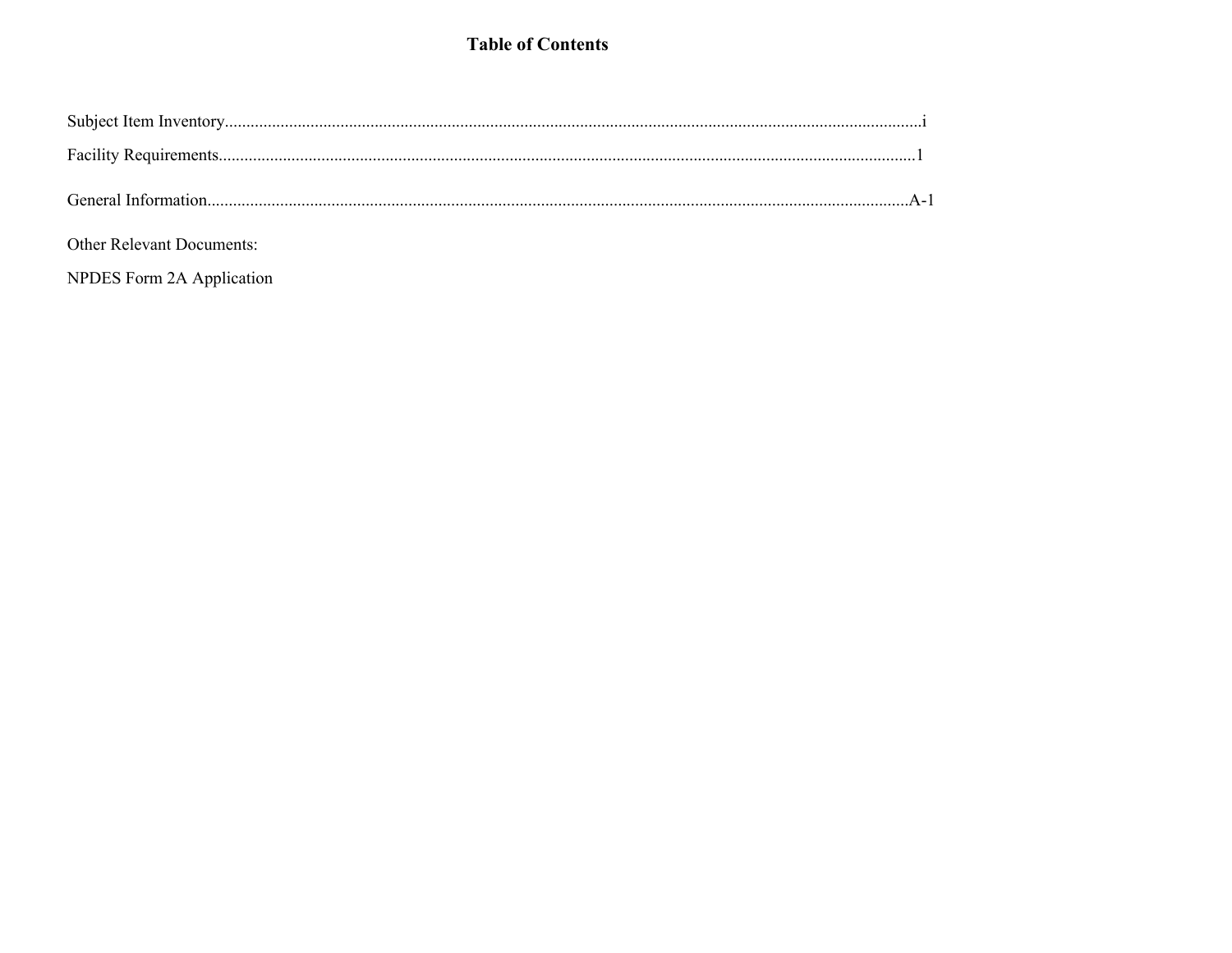### Activity ID No.: PER20220001 Permit Number: MS0042323 Subject Item Inventory Tunica POTW **Permit to Discharge Wastewater in Accordance with National Pollutant Discharge Elimination System**

### **Subject Item Inventory:**

| ID      | Designation     | <b>Description</b>                                   |
|---------|-----------------|------------------------------------------------------|
| AI13420 |                 |                                                      |
| RPNT1   | MS0042323 - 001 | Outfall 001 (Treated Municipal Wastewater Discharge) |

### **Receiving Stream Relationships:**

| <b>Subject Item</b>                                        | Relationship    | <b>Receiving Stream</b> |
|------------------------------------------------------------|-----------------|-------------------------|
| AI 13420                                                   | Discharges Into | Ditch                   |
|                                                            | Then Into       | White Oak Bayou         |
| RPNT1 Outfall 001 (Treated Municipal Wastewater Discharge) | Discharges Into | Ditch                   |
|                                                            | Then Into       | White Oak Bayou         |

| KEY                                          |                                   |
|----------------------------------------------|-----------------------------------|
| $ ACT = Activity$                            | $AI = Agency Interest$            |
| $AREA = Area$                                | $CONT = Control$ Device           |
| CAFO = Concentrated Animal Feeding Operation | $IA = Insignificant Activity$     |
| $EGPT = Equipment$                           | $MAFO = Animal Feeding Operation$ |
| $IMPD = Impoundment$                         | $PCS = PCs$                       |
| $RPNT = Release Point$                       | $TRMT = Treatment$                |
| WDPT = Withdrawal Point                      |                                   |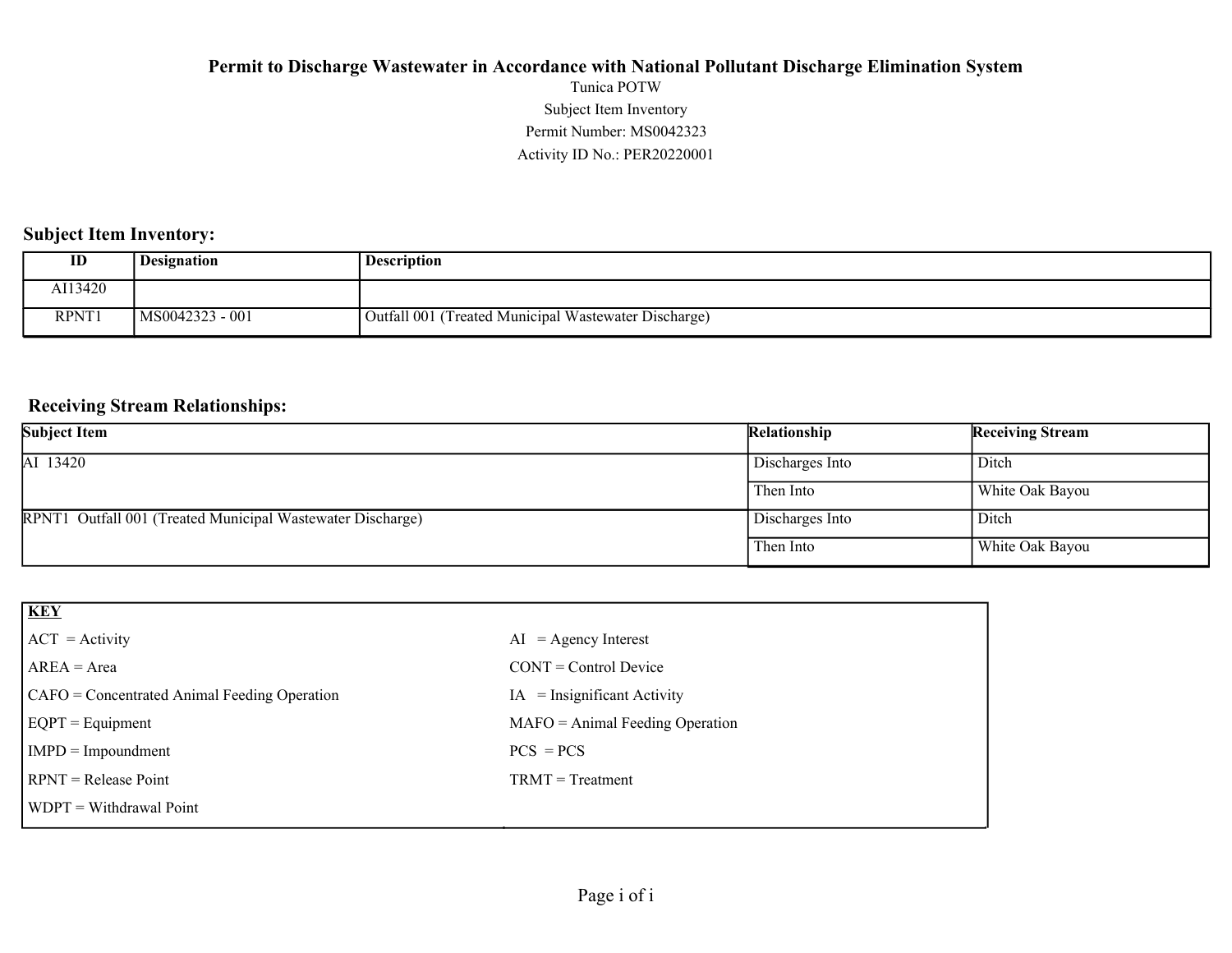### **EFFLUENT LIMITATIONS AND MONITORING REQUIREMENTS**

### **Subject Item: Outfall 001 (Treated Municipal Wastewater Discharge)**

**RPNT00000000001: MS0042323 - 001**

|                                              |                                         |                                         |                                       | <b>Discharge Limitations</b>         |                                         |                                            |                                    |                  | <b>Monitoring Requirements</b> |                        |
|----------------------------------------------|-----------------------------------------|-----------------------------------------|---------------------------------------|--------------------------------------|-----------------------------------------|--------------------------------------------|------------------------------------|------------------|--------------------------------|------------------------|
| <b>Parameter</b>                             | Quantity/<br>Loading<br>Average         | Quantity /<br>Loading<br><b>Maximum</b> | Quantity /<br>Loading<br><b>Units</b> | Quality /<br>Conc.<br><b>Minimum</b> | Quality /<br>Conc.<br><b>Average</b>    | Quality /<br>Conc.<br><b>Maximum</b>       | Quality /<br>Conc.<br><b>Units</b> | <b>Frequency</b> | <b>Sample Type</b>             | Which<br><b>Months</b> |
| Ammonia Nitrogen, Total (as<br>N<br>Effluent | Report<br>Maximum<br>Monthly<br>Average | Report<br>Maximum<br>Weekly Average     | pounds per day                        | ******                               | Report<br>Maximum<br>Monthly<br>Average | Report<br>Maximum<br><b>Weekly Average</b> | mg/L                               | Quarterly        | <b>Grab Sampling</b>           | Jan-Dec                |
| Ammonia Nitrogen, Total (as<br>N<br>Influent | Report<br>Maximum<br>Monthly<br>Average | Report<br>Maximum<br>Weekly Average     | pounds per day                        | ******                               | Report<br>Maximum<br>Monthly<br>Average | Report<br>Maximum<br>Weekly Average        | mg/L                               | <b>Ouarterly</b> | <b>Grab Sampling</b>           | Jan-Dec                |
| Chlorine, total residual<br>Effluent         | ******                                  | ******                                  | ******                                | ******                               | 0.011<br>Maximum<br>Monthly<br>Average  | 0.019<br>Maximum<br>Weekly Average         | mg/L                               | Weekly           | <b>Grab Sampling</b>           | Jan-Dec                |
| E coli<br>Effluent                           | ******                                  | ******                                  | ******                                | ******                               | 126<br>Maximum<br>Monthly<br>Average    | 410<br>Maximum<br>Weekly Average           | $#$ of<br>colonies/100 ml          | <b>Ouarterly</b> | <b>Grab Sampling</b>           | Jan-Dec                |
| Flow<br>Effluent                             | 0.44<br>Maximum<br>Monthly<br>Average   | Report<br>Maximum<br>Weekly Average     | Million Gallons<br>per Day            | ******                               | ******                                  | ******                                     | ******                             | Weekly           | Instantaneous<br>Sampling      | Jan-Dec                |
| Nitrogen (Total)<br>Effluent                 | 41.1<br>Maximum<br>Monthly<br>Average   | 61.5<br>Maximum<br>Weekly Average       | pounds per day                        | ******                               | 11.2<br>Maximum<br>Monthly<br>Average   | 16.8<br>Maximum<br><b>Weekly Average</b>   | mg/L                               | <b>Ouarterly</b> | Grab Sampling                  | Jan-Dec                |
| Nitrogen (Total)<br>Influent                 | Report<br>Maximum<br>Monthly<br>Average | Report<br>Maximum<br>Weekly Average     | pounds per day                        | ******                               | Report<br>Maximum<br>Monthly<br>Average | Report<br>Maximum<br>Weekly Average        | mg/L                               | Annually         | Grab Sampling                  | Jan-Dec                |

Such discharges shall be limited and monitored by the permittee as specified below: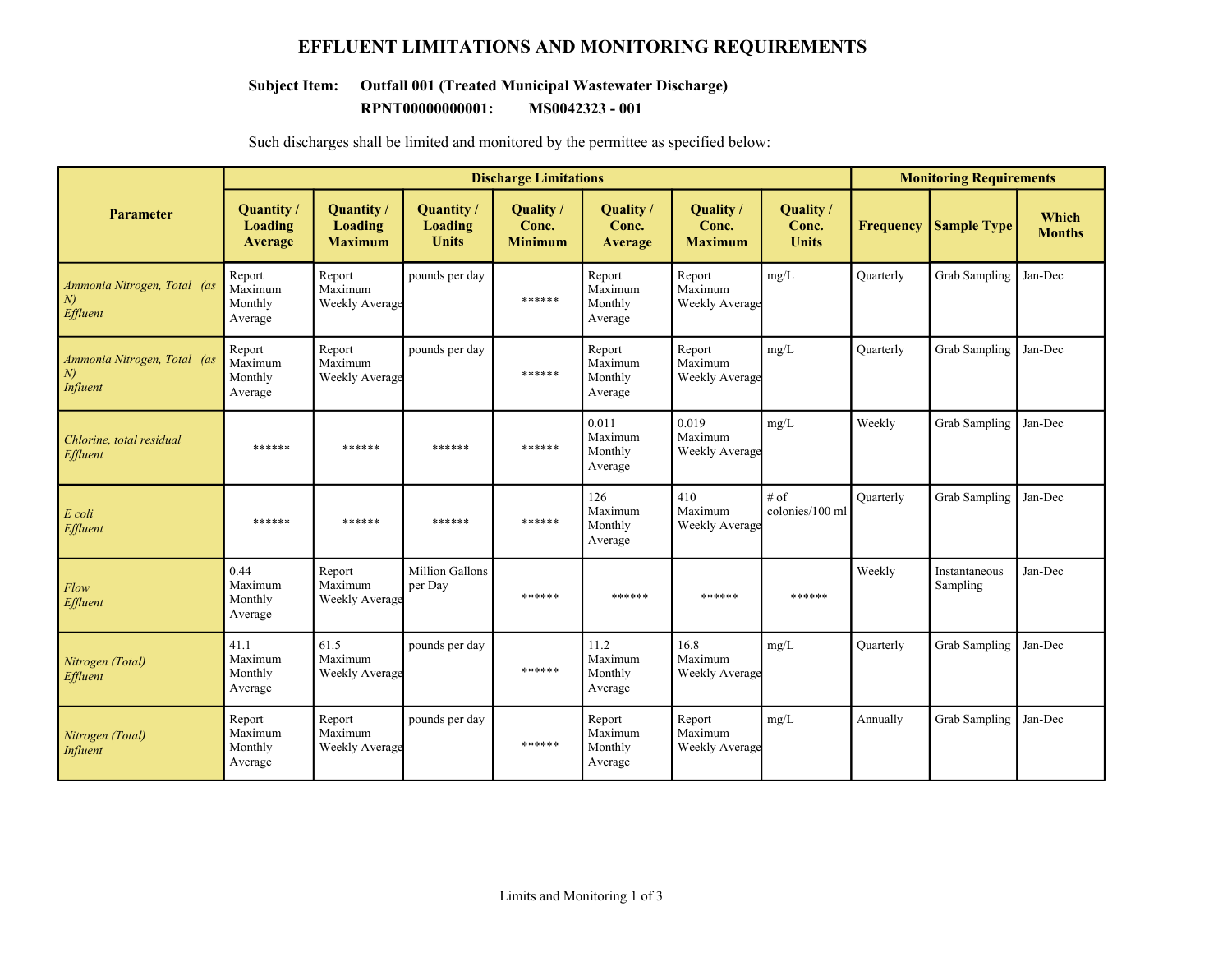### **EFFLUENT LIMITATIONS AND MONITORING REQUIREMENTS**

#### **Subject Item: Outfall 001 (Treated Municipal Wastewater Discharge)**

**RPNT00000000001: MS0042323 - 001**

|                                                                                   |                                         |                                         | <b>Discharge Limitations</b>          |                                      |                                         |                                            |                                    | <b>Monitoring Requirements</b> |                      |                               |
|-----------------------------------------------------------------------------------|-----------------------------------------|-----------------------------------------|---------------------------------------|--------------------------------------|-----------------------------------------|--------------------------------------------|------------------------------------|--------------------------------|----------------------|-------------------------------|
| <b>Parameter</b>                                                                  | Quantity/<br>Loading<br>Average         | Quantity /<br>Loading<br><b>Maximum</b> | Quantity /<br>Loading<br><b>Units</b> | Quality /<br>Conc.<br><b>Minimum</b> | Quality /<br>Conc.<br>Average           | Quality /<br>Conc.<br><b>Maximum</b>       | Quality /<br>Conc.<br><b>Units</b> | <b>Frequency</b>               | <b>Sample Type</b>   | <b>Which</b><br><b>Months</b> |
| Oxygen Demand,<br>biochemical, 5-day<br>(20)<br>degreeC<br>Effluent               | 110<br>Maximum<br>Monthly<br>Average    | 165<br>Maximum<br>Weekly Average        | pounds per day                        | ******                               | 30<br>Maximum<br>Monthly<br>Average     | 45<br>Maximum<br>Weekly Average            | mg/L                               | Quarterly                      | Grab Sampling        | Jan-Dec                       |
| Oxygen Demand,<br>(20)<br>biochemical, 5-day<br>degrees C)<br>Influent            | Report<br>Maximum<br>Monthly<br>Average | Report<br>Maximum<br>Weekly Average     | pounds per day                        | ******                               | Report<br>Maximum<br>Monthly<br>Average | Report<br>Maximum<br>Weekly Average        | mg/L                               | Quarterly                      | Grab Sampling        | Jan-Dec                       |
| Oxygen Demand,<br>biochemical, 5-day<br>(20)<br>degreeC<br><b>Percent Removal</b> | ******                                  | ******                                  | ******                                | 65<br>Minimum                        | ******                                  | ******                                     | $\frac{0}{0}$                      | Annually                       | Calculations         | Jan-Dec                       |
| Oxygen, dissolved<br>Effluent                                                     | ******                                  | ******                                  | ******                                | Report<br>Minimum                    | ******                                  | ******                                     | mg/L                               | Quarterly                      | <b>Grab Sampling</b> | Jan-Dec                       |
| pH<br>Effluent                                                                    | ******                                  | ******                                  | ******                                | 6.0<br>Minimum                       | ******                                  | 9.0<br>Maximum                             | SU                                 | Quarterly                      | <b>Grab Sampling</b> | Jan-Dec                       |
| Phosphorus (Total)<br>Effluent                                                    | 20.2<br>Maximum<br>Monthly<br>Average   | 30.3<br>Maximum<br>Weekly Average       | pounds per day                        | ******                               | 5.5<br>Maximum<br>Monthly<br>Average    | 8.25<br>Maximum<br>Weekly Average          | mg/L                               | Quarterly                      | <b>Grab Sampling</b> | Jan-Dec                       |
| Phosphorus (Total)<br>Influent                                                    | Report<br>Maximum<br>Monthly<br>Average | Report<br>Maximum<br>Weekly Average     | pounds per day                        | ******                               | Report<br>Maximum<br>Monthly<br>Average | Report<br>Maximum<br><b>Weekly Average</b> | mg/L                               | Annually                       | <b>Grab Sampling</b> | Jan-Dec                       |

Such discharges shall be limited and monitored by the permittee as specified below: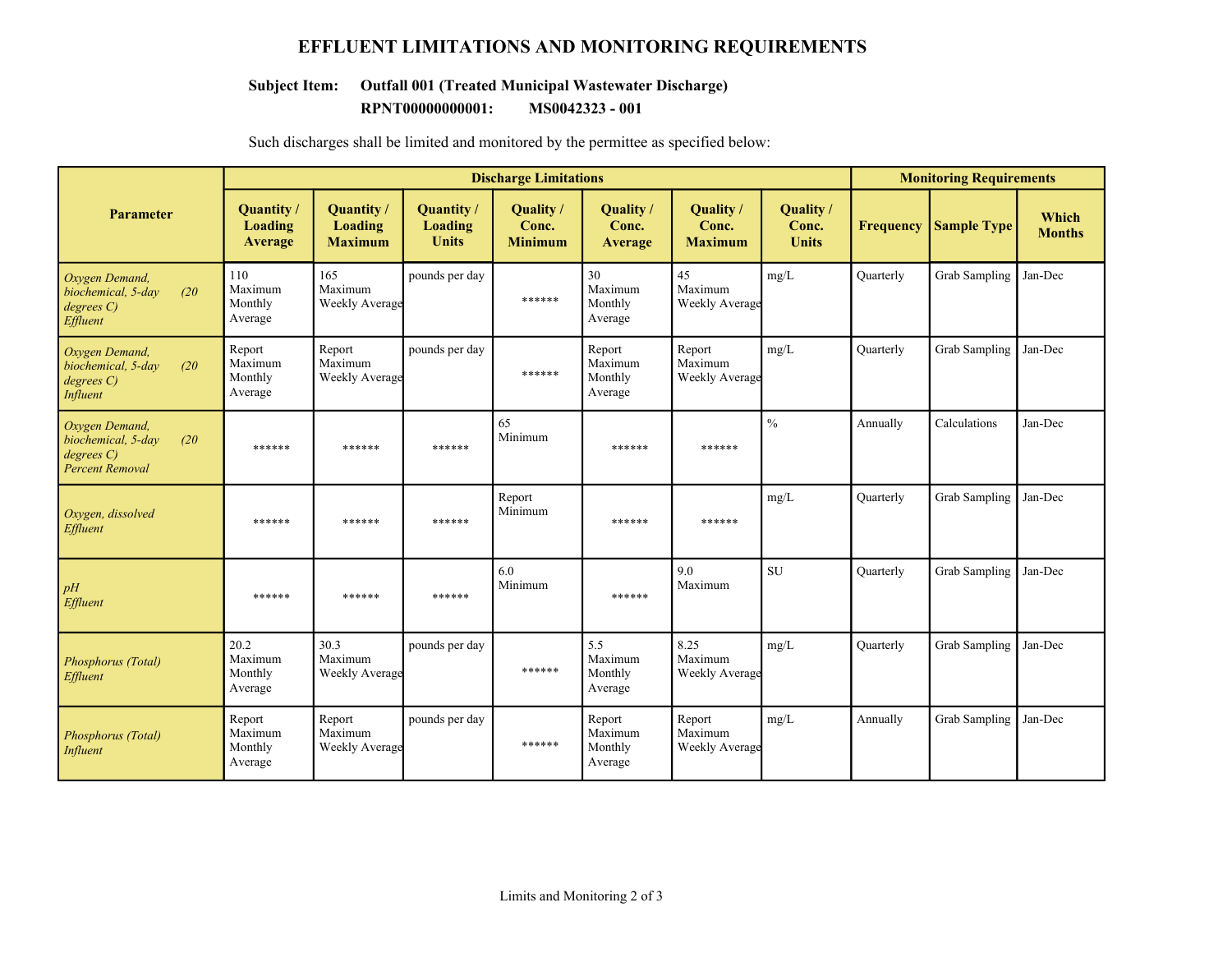### **EFFLUENT LIMITATIONS AND MONITORING REQUIREMENTS**

### **Subject Item: Outfall 001 (Treated Municipal Wastewater Discharge)**

**RPNT00000000001: MS0042323 - 001**

|                                                    |                                         |                                         |                                              | <b>Discharge Limitations</b>         |                                             |                                            |                                           |           | <b>Monitoring Requirements</b> |                        |
|----------------------------------------------------|-----------------------------------------|-----------------------------------------|----------------------------------------------|--------------------------------------|---------------------------------------------|--------------------------------------------|-------------------------------------------|-----------|--------------------------------|------------------------|
| <b>Parameter</b>                                   | Quantity /<br>Loading<br><b>Average</b> | Quantity /<br>Loading<br><b>Maximum</b> | Quantity /<br><b>Loading</b><br><b>Units</b> | Quality /<br>Conc.<br><b>Minimum</b> | <b>Ouality</b> /<br>Conc.<br><b>Average</b> | Quality /<br>Conc.<br><b>Maximum</b>       | <b>Quality</b> /<br>Conc.<br><b>Units</b> | Frequency | <b>Sample Type</b>             | Which<br><b>Months</b> |
| Solids (Total Suspended)<br><i>Effluent</i>        | 330<br>Maximum<br>Monthly<br>Average    | 495<br>Maximum<br>Weekly Average        | pounds per day                               | ******                               | 90<br>Maximum<br>Monthly<br>Average         | 135<br>Maximum<br>Weekly Average           | mg/L                                      | Ouarterly | Grab Sampling                  | Jan-Dec                |
| <b>Solids (Total Suspended)</b><br>Influent        | Report<br>Maximum<br>Monthly<br>Average | Report<br>Maximum<br>Weekly Average     | pounds per day                               | ******                               | Report<br>Maximum<br>Monthly<br>Average     | Report<br>Maximum<br><b>Weekly Average</b> | mg/L                                      | Quarterly | Grab Sampling                  | Jan-Dec                |
| Solids (Total Suspended)<br><b>Percent Removal</b> | ******                                  | ******                                  | ******                                       | 65<br>Minimum                        | ******                                      | ******                                     | $\frac{0}{0}$                             | Annually  | Calculations                   | Jan-Dec                |

Such discharges shall be limited and monitored by the permittee as specified below: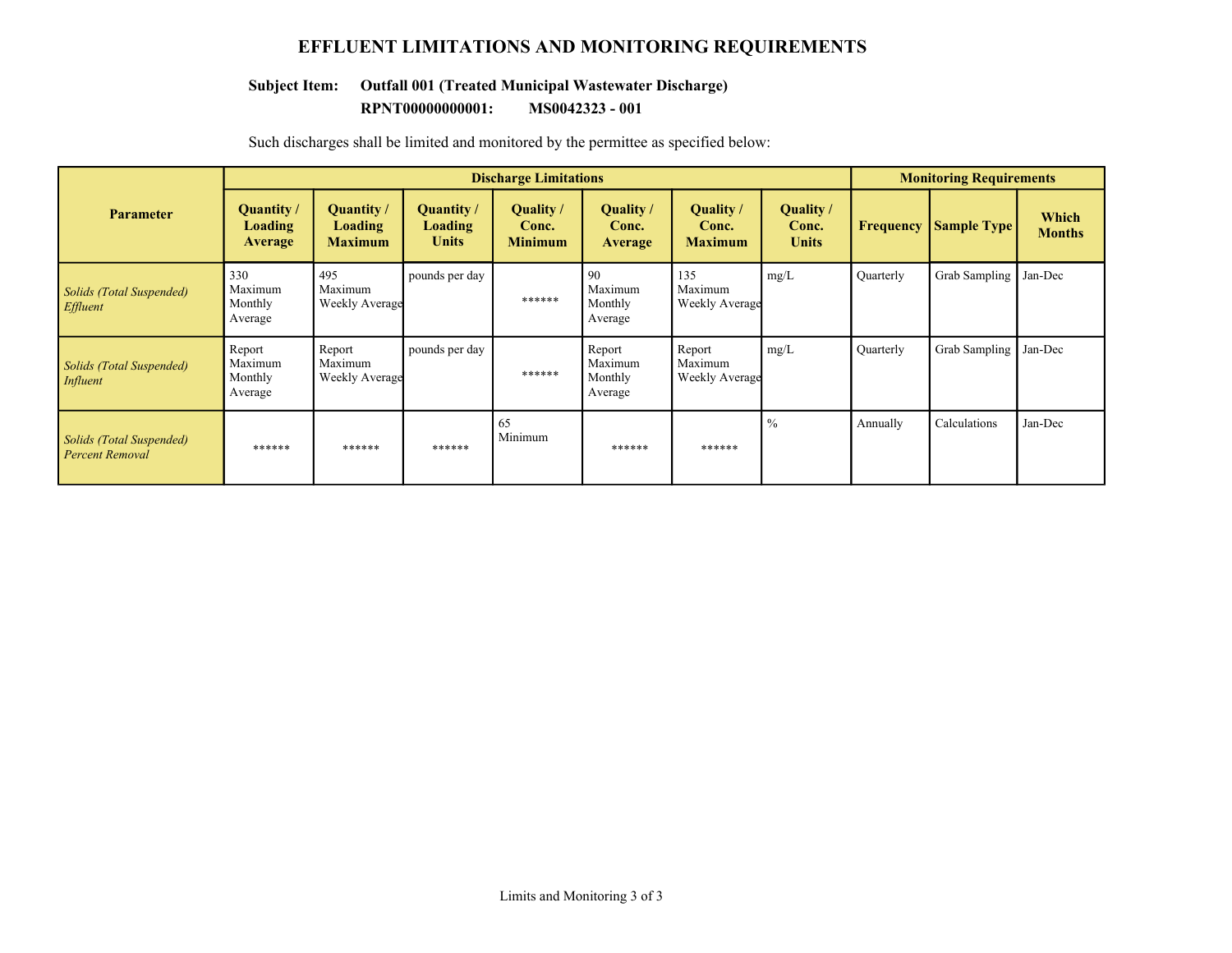Tunica POTW Facility Requirements Permit Number: MS0042323 Activity ID No.:PER20220001

### **AI0000013420 :**

# **Limitation Requirements:**

Page 1 of 21

| Condition<br>No. | Parameter | Condition                                                                                                                                                                                                                                                                                              |
|------------------|-----------|--------------------------------------------------------------------------------------------------------------------------------------------------------------------------------------------------------------------------------------------------------------------------------------------------------|
| $L-1$            |           | There shall be no discharge of floating solids or visible foam in other than trace amounts. [11 Miss. Admin. Code Pt. 6, R.<br>2.2.A(2).                                                                                                                                                               |
| $L-2$            |           | The effluent shall not cause an accumulation of solids or sewage sludges in the receiving stream. [11 Miss. Admin. Code Pt.<br>6, R. 2.2. $A(2)$ .]                                                                                                                                                    |
| $L-3$            |           | The discharges shall not cause the occurrence of a visible sheen on the surface of the receiving waters. [11 Miss. Admin.<br>Code Pt. 6, R. 2.2. $A(2)$ .]                                                                                                                                             |
| $L-4$            |           | Samples taken in compliance with the monitoring requirements specified in this permit shall be taken at the nearest accessible<br>point after final treatment but prior to mixing with the receiving stream or as otherwise specified in this permit. [11 Miss.<br>Admin. Code Pt. 6, R. 1.1.4.A(28).] |

## **Record-Keeping Requirements:**

| Condition<br>No. | Condition                                                                                                                                                                                                                                                                                                                                                      |
|------------------|----------------------------------------------------------------------------------------------------------------------------------------------------------------------------------------------------------------------------------------------------------------------------------------------------------------------------------------------------------------|
| $R-1$            | Recording of Results                                                                                                                                                                                                                                                                                                                                           |
|                  | For each measurement or sample taken pursuant to the requirements of this permit, the permittee shall maintain records of all information obtained from such<br>monitoring including:                                                                                                                                                                          |
|                  | (1) The exact place, date, and time of sampling;<br>(2) The dates the analyses were performed;<br>$(3)$ The person $(s)$ who performed the analyses;<br>(4) The analytical techniques, procedures or methods used; and<br>(5) The results of all required analyses. $[11 \text{ Miss. } \text{Admin. } \text{Code Pt. } 6, \text{R. } 1.1.4 \text{A}(29)(a).]$ |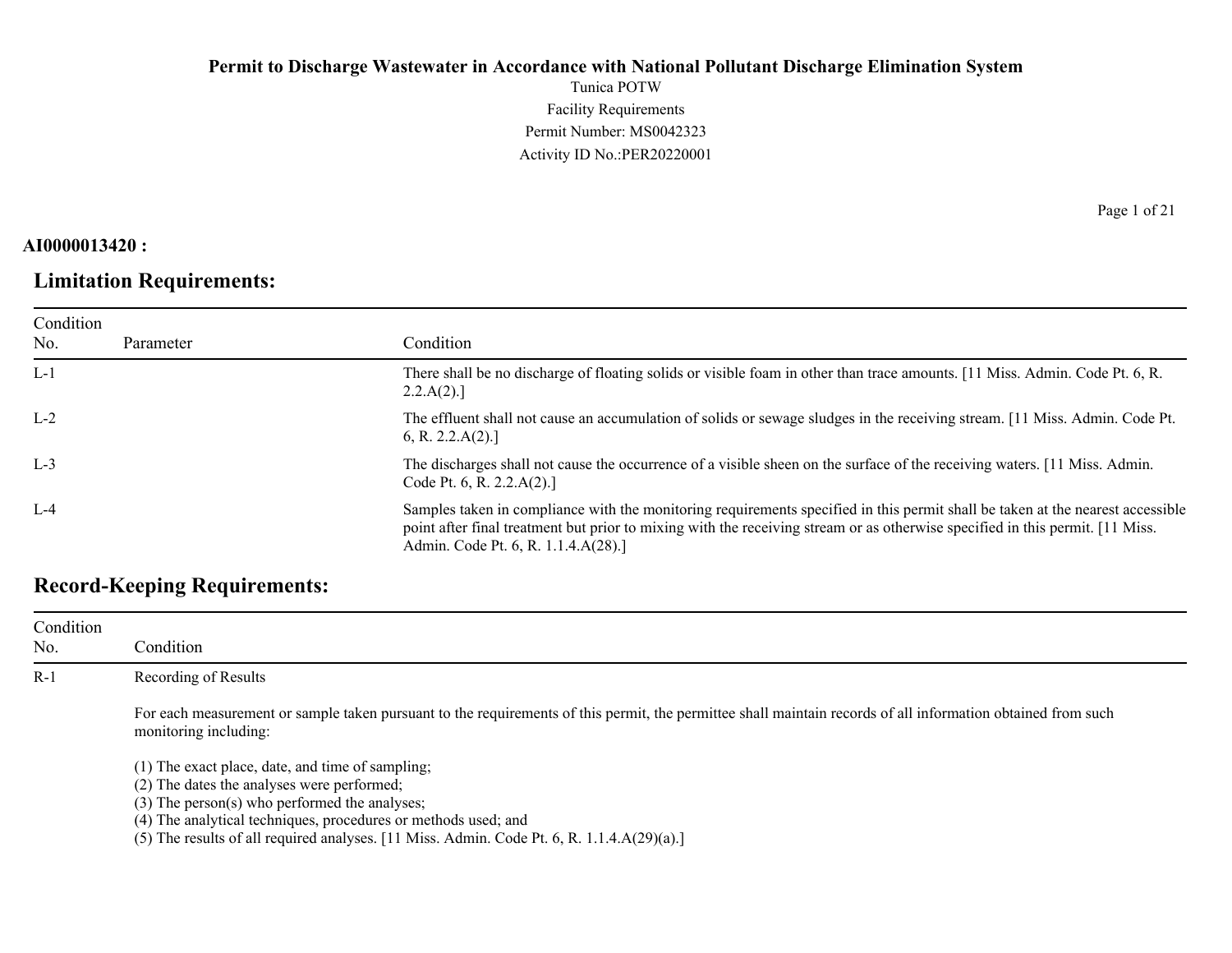Tunica POTW Facility Requirements Permit Number: MS0042323 Activity ID No.:PER20220001

#### **AI0000013420 :**

### **Submittal/Action Requirements:**

Condition No. Condition S-1 Sludge Management Requirements. (1) General Compliance: The permittee shall comply with all existing Federal and State laws and regulations that apply to its sewage sludge use and disposal practice(s), with the Mississippi Nonhazardous Waste Management Regulations and with the CWA Section 405(d) technical standards when promulgated. (2) Reopener: If an applicable "acceptable management practice" or numerical limitation for pollutants in sewage sludge promulgated under Section  $405(d)(2)$  of the Clean Water Act, as amended by the Water Quality Act of 1987, is more stringent than the sludge pollutant limit or acceptable managment practice in this permit, or controls a pollutant to conform to the requirements promulgated under Section  $405(d)(2)$ . The permittee shall comply with the limitations by no later than the compiance deadline specified in the applicable regulations as required by Section 405(d)(2)(D) of the Clean Water Act. (3) Notice of Change in Sludge Disposal Practice: The permittee shall give prior notice to the Director of any change(s) planned in the permittee's sludge use or disposal practice. (4) Cause for Modification: 40 CFR 122.62(a)(1) provides that the following is a cause for modification but not revocation and reissuance of permits except when the permittee requests or agrees.

(5) Alterations: There are material and substantial changes or additions to the permitted facility or activity which occurred after permit issuance which justify the application of permit conditions that are different or absent in the existing permit. [11 Miss. Admin. Code Pt. 6, Ch. 1, Subch. 1.]

Page 2 of 21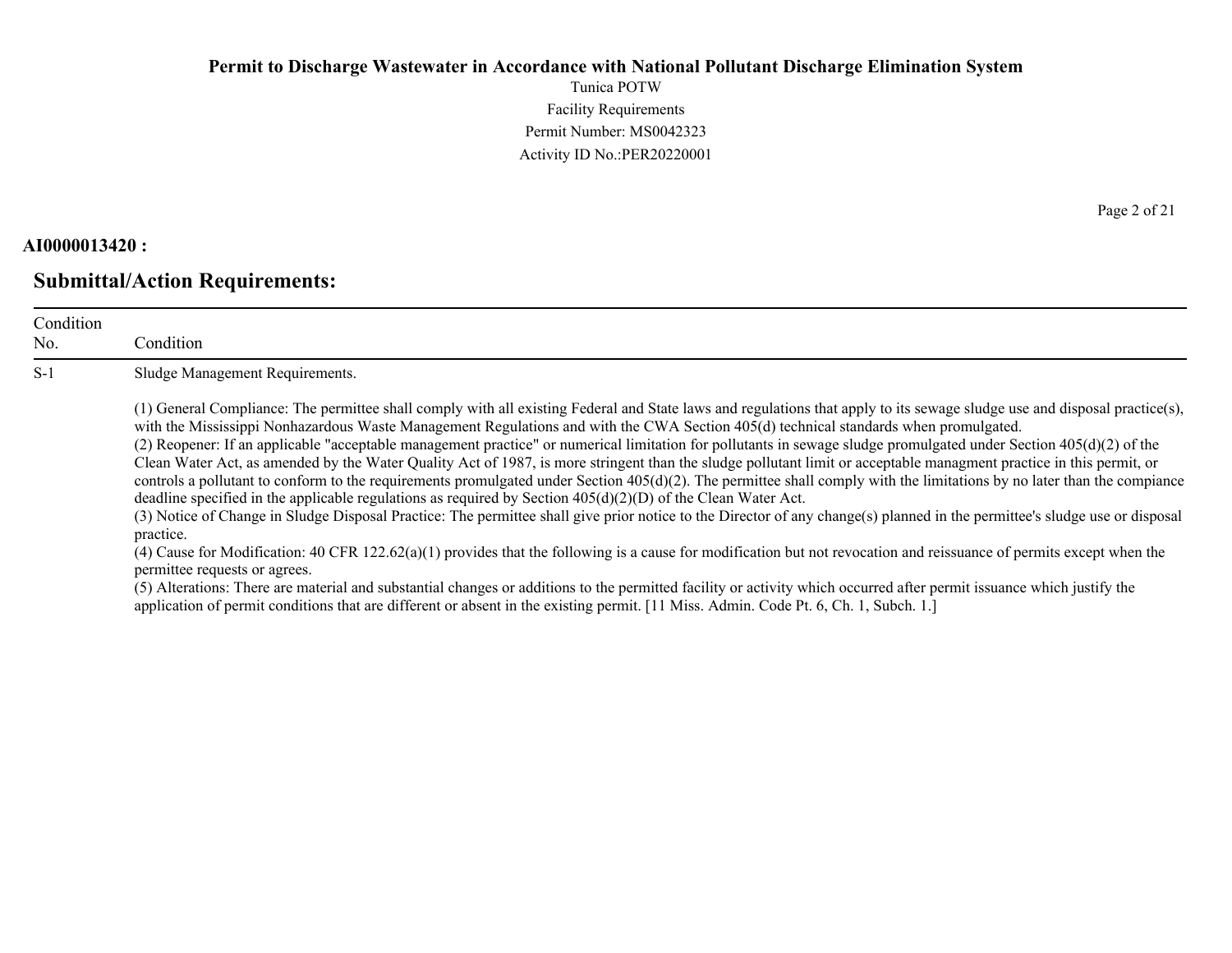Tunica POTW Facility Requirements Permit Number: MS0042323 Activity ID No.:PER20220001

#### **AI0000013420 :**

No.

**Submittal/Action Requirements:**

Condition Condition S-2 Pretreatment Requirements. (1) This permit shall be modified, or alternately revoked and reissued by a date to be determined to incorporate and approved municipal pretreatment program as required under Section 402(b)(8) of the Federal Water Pollution Control Act and implementing regulations or by the requirements of the approved State pretreatment program, as appropriate. (2) Effluent limitations from this discharge are listed in the Effluent Limitations section of this permit. If it becomes apparent that other pollutants attributable to inputs from major contributing industries using the municipal system are also present in the permittee's discharge, this permit may be revised to specify effluent limitations for any or all of such other pollutants in accordance with best practicable technology or water quality standards. (3) Under no circumstances shall the permittee allow introduction of the following wastes or pollutants into the waste treatment system. (a) Pollutants which create a fire or explosion hazard in the treatment works; (b) Pollutants which will cause corrosive structural damage to treatment works; but in no case discharges with a pH designed lower than 5.0, unless the works are specifically designed to accomodate such discharges; (c) Solids or viscous substances in amounts which cause obstructions to the flow in sewer or interference with the proper operation of the treatment works; (d) Wastewaters at a flow rate and/or pollutant discharge rate which is excessive over relatively short time periods so as to cause a loss of treatment efficiency; (e) Heat in amounts which will inhibit biological activity in the treatment works resulting in interference, but in no case heat in such quantities that the temperature of the influent exceeds 40 degrees Celsius (104 degrees Fahrenheit), unless approval for alternate limits has been granted by the Permit Board. [11 Miss. Admin. Code Pt. 6, Ch. 1, Subch. 1.]

S-3 Reporting

Monitoring results obtained during the previous reporting period shall be summarized and reported on a Discharge Monitoring Report (DMR). DMR data must be submitted submitted electronically using the MDEQ NetDMR system NO LATER THAT THE 28TH DAY OF THE MONTH FOLLOWING THE COMPLETED REPORTING PERIOD.

DMRs and all other reports required herein, shall be signed in accordance with 11 Miss. Admin. Code Pt. 6, R. 1.1.4.A(15)(c)(1). of the Mississippi Wastewater Regulations. [11 Miss. Admin. Code Pt. 6, R. 1.1.4.A(15)c(1)., 40 CFR 122.21(1)(4)(i)]

Page 3 of 21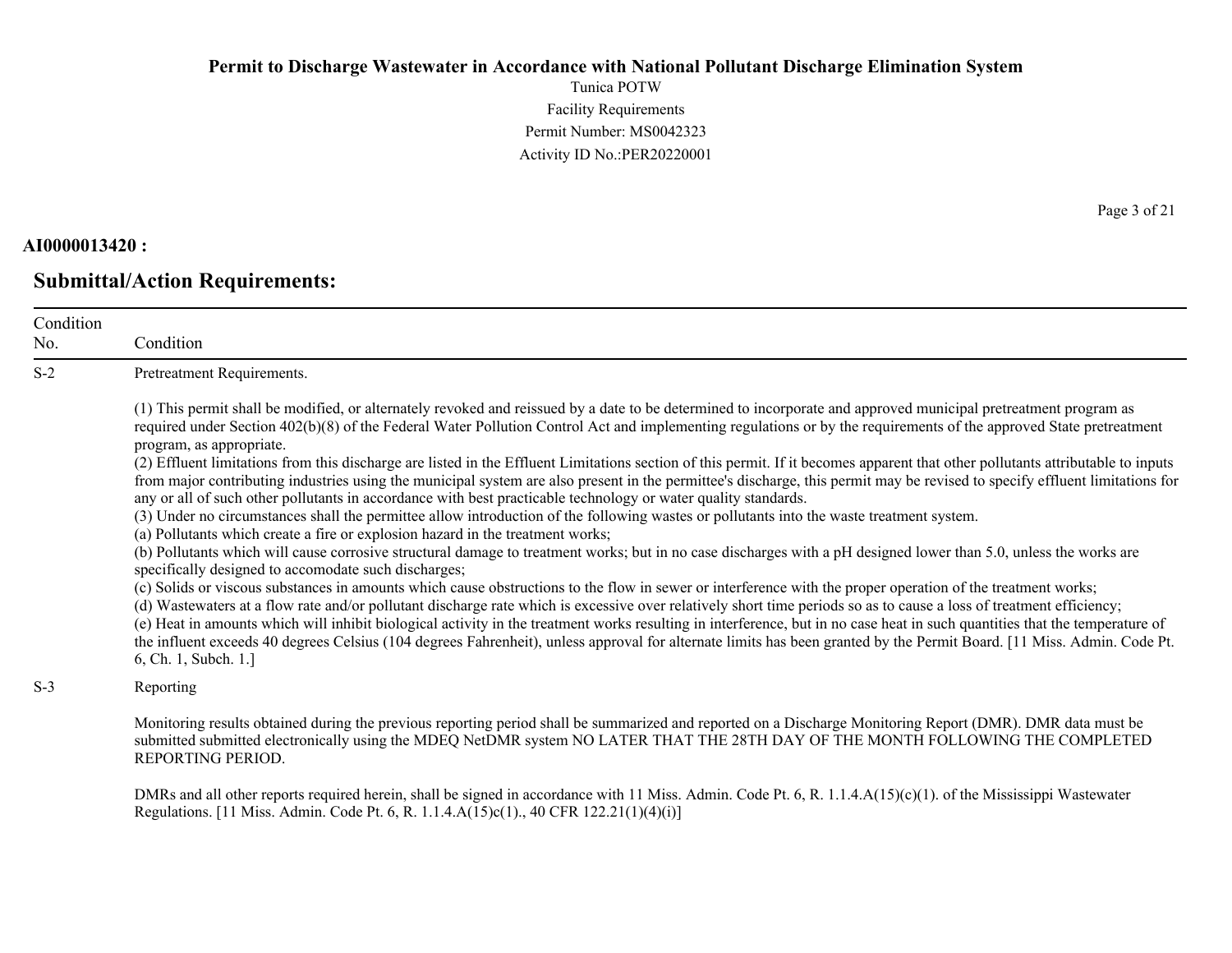Tunica POTW Facility Requirements Permit Number: MS0042323 Activity ID No.:PER20220001

#### **AI0000013420 :**

No.

### **Submittal/Action Requirements:**

Condition Condition S-4 Noncompliance Notification - Twenty-Four Hour Reporting (1) The permittee shall report any noncompliance which may endanger health or the environment. Any information shall be provided orally within 24 hours from the time the permittee becomes aware of the circumstances. A written submission shall also be provided within 5 days of the time the permittee becomes aware of the circumstances. The written submission shall contain a description of the noncompliance and its cause; the period of noncompliance, including exact dates and times, and if the noncompliance has not been corrected, the anticipated time it is expected to continue; and steps taken or planned to reduce, eliminate, and/or prevent recurrence of the noncompliance. (2) The following shall be included as information which must be reported within 24 hours under this paragraph. (i) Any unanticipated bypass which exceeds any effluent limitation in the permit. (ii) Any upset which exceeds any effluent limitation in the permit. (iii) Violation of a maximum daily discharge limitation for any of the pollutants listed by the Permit Board in the permit to be reported within 24 hours. (iv) The Executive Director may waive the written report on a case-by-case basis for reports under paragraph (1) of this section if the oral report has been received within 24 hours. The Executive Director may waive the written report on a case-by-case basis for reports under paragraph (1) of this section if the oral report has been received within 24 hours. All reports required by this condition which are submitted after December 20, 2025, shall be submitted by the permittee electronically as instructed by MDEQ. [11 Miss.] Admin. Code Pt. 6, R. 1.1.4.A(29)(e)., 40 CFR 122.41.(1)(6)] S-5 Noncompliance Notification - Other Noncompliance

The permittee shall report all instances of noncompliance not reported under the twenty-four hour reporting requirements, at the time monitoring reports are submitted or within 30 days from the end of the month in which the noncompliance occurs. The reports shall contain the same information as is required under the twenty-four hour reporting requirements contained in this permit.

All reports required by this condition which are submitted after December 20, 2025, shall be submitted by the permittee electronically as instructed by MDEQ. [11 Miss. Admin. Code Pt. 6, R. 1.1.4.A(29)(f)., 40 CFR 122.41.(1)(7)]

Page 4 of 21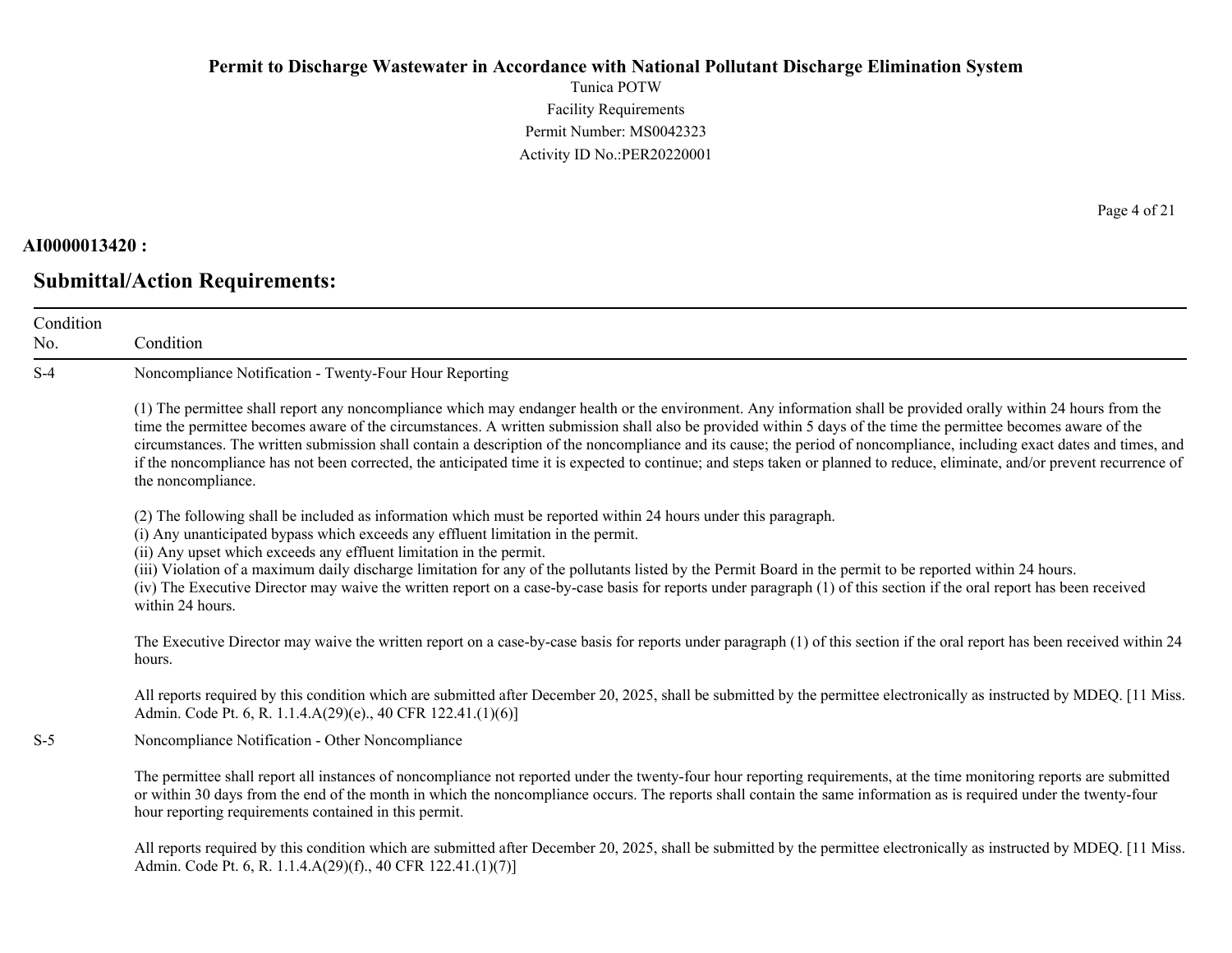Tunica POTW Facility Requirements Permit Number: MS0042323 Activity ID No.:PER20220001

### **AI0000013420 :**

# **Submittal/Action Requirements:**

Page 5 of 21

| Condition<br>No. | Condition                                                                                                                                                                                                                                                                                                                                                                                                                         |
|------------------|-----------------------------------------------------------------------------------------------------------------------------------------------------------------------------------------------------------------------------------------------------------------------------------------------------------------------------------------------------------------------------------------------------------------------------------|
| $S-6$            | Noncompliance Notification - Other Information                                                                                                                                                                                                                                                                                                                                                                                    |
|                  | Where the permittee becomes aware that it failed to submit any relevant facts in a permit application, or submitted incorrect information in a permit application or in any<br>report to the Permit Board, it shall promptly submit such facts or information. [11 Miss. Admin. Code Pt. 6, R. 1.1.4. $A(29)(g)$ .]                                                                                                               |
| $S-7$            | Bypassing -Notice                                                                                                                                                                                                                                                                                                                                                                                                                 |
|                  | Anticipated bypass-<br>If the permittee knows in advance of the need for a bypass, it shall submit prior notice, if possible at least ten days before the date of the bypass.                                                                                                                                                                                                                                                     |
|                  | Unanticipated bypass-<br>The permittee shall submit notice of an unanticipated bypass as required by the twenty-four hour reporting requirements set forth in this permit.                                                                                                                                                                                                                                                        |
|                  | All reports required by this condition which are submitted after December 20, 2025, shall be submitted by the permittee electronically as instructed by MDEQ. [40 CFR<br>122.41(m)(3)(i, ii)                                                                                                                                                                                                                                      |
| $S-8$            | <b>Expiration of Permit</b>                                                                                                                                                                                                                                                                                                                                                                                                       |
|                  | At least 180 days prior to the expiration date of this permit pursuant to the State law and regulation, the permittee who wishes to continue to operate under this permit<br>shall submit an application to the Permit Board for reissuance. The Permit Board may grant permission to submit an application later than this, but no later than the<br>expiration date of the permit. [11 Miss. Admin. Code Pt. 6, R. 1.1.5.B(1).] |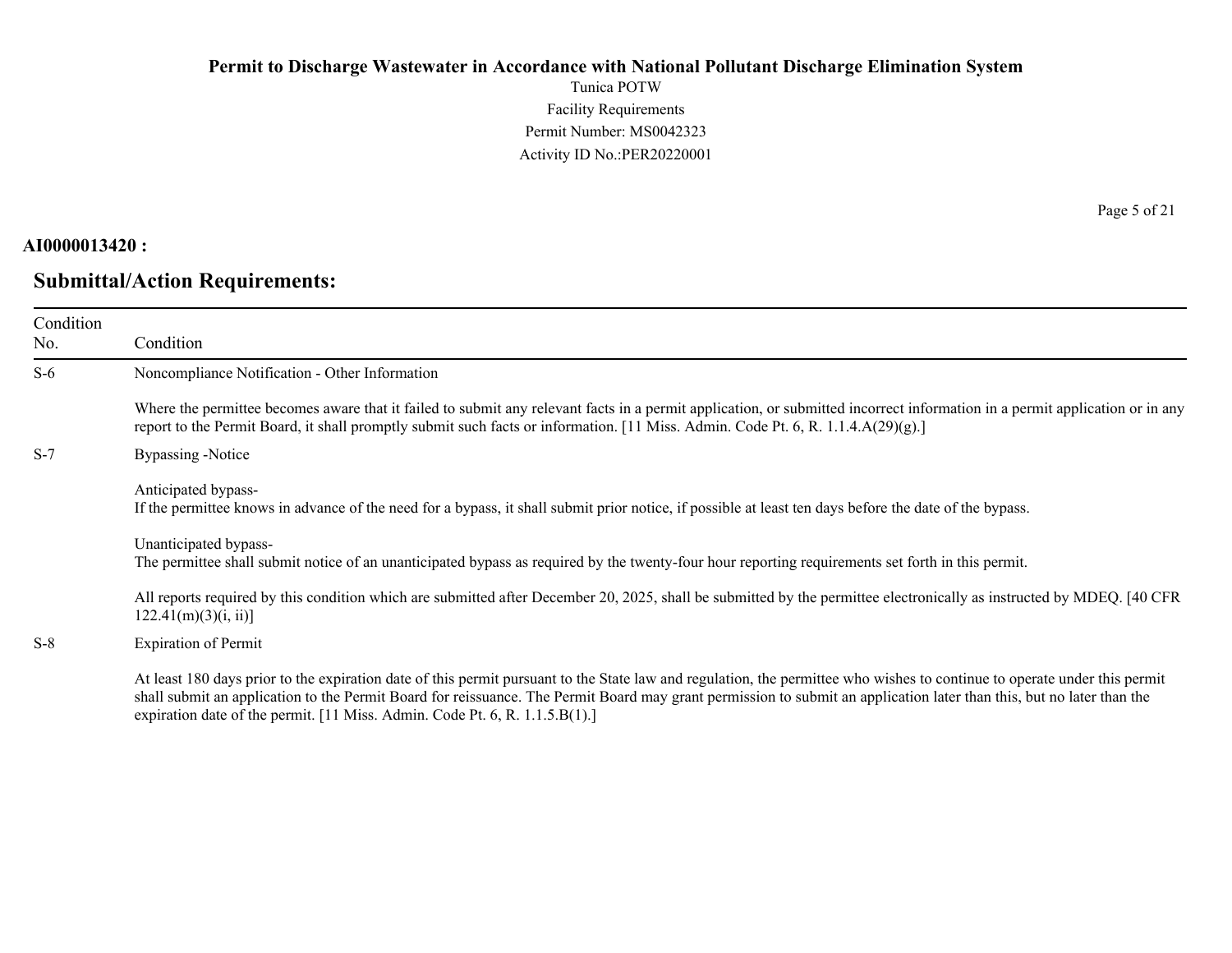Tunica POTW Facility Requirements Permit Number: MS0042323 Activity ID No.:PER20220001

### **AI0000013420 :**

# **Narrative Requirements:**

# **Definitions:**

| Condition<br>No. | Condition                                                                                                                                                                                                                                                                                                                                                                                                                                                                                                                                                                                   |
|------------------|---------------------------------------------------------------------------------------------------------------------------------------------------------------------------------------------------------------------------------------------------------------------------------------------------------------------------------------------------------------------------------------------------------------------------------------------------------------------------------------------------------------------------------------------------------------------------------------------|
| $T-1$            | Definitions: General                                                                                                                                                                                                                                                                                                                                                                                                                                                                                                                                                                        |
|                  | The permittee shall refer to 11 Miss. Admin. Code Pt. 6, R. 1.1.1.A for definitions of any permit term not specified in this permit. [11 Miss. Admin. Code Pt. 6, R.<br>1.1.1.A.]                                                                                                                                                                                                                                                                                                                                                                                                           |
| $T-2$            | Definitions: Monthly Average                                                                                                                                                                                                                                                                                                                                                                                                                                                                                                                                                                |
|                  | "Monthly Average" means the average of "daily discharges" over a calendar month, calculated as the sum of all "daily discharges" measured during a calendar month<br>divided by the number of "daily discharges" measured during the month. The monthly average for E coli bacteria is the geometric mean of "daily discharges" measured<br>during the calendar month. In computing the geometric mean for E coli bacteria, the value one (1) shall be substituted for sample results of zero. [11 Miss. Admin. Code<br>Pt. 6, R. 1.1.1. $A(44).$                                           |
| $T-3$            | Definitions: Daily Discharge                                                                                                                                                                                                                                                                                                                                                                                                                                                                                                                                                                |
|                  | "Daily discharge" means the "discharge of a pollutant" measured during a calendar day or any 24-hour period that reasonably represents the calendar day for purposes of<br>sampling. For pollutants with limitations expressed in units of mass, the "daily discharge" is calculated as the total mass of the pollutant discharged over the day. For<br>pollutants with limitations expressed in other units of measurements, the "daily average" is calculated as the average measurement of the discharge of the pollutant over<br>the day. [11 Miss. Admin. Code Pt. 6, R. 1.1.1.A(15).] |
| $T-4$            | Definitions: Daily Maximum                                                                                                                                                                                                                                                                                                                                                                                                                                                                                                                                                                  |
|                  | "Daily maximum" means the highest "daily discharge" over a calendar month. [11 Miss. Admin. Code Pt. 6, R. 1.1.1.A(16).]                                                                                                                                                                                                                                                                                                                                                                                                                                                                    |
| $T-5$            | Definitions: Toxic Pollutants                                                                                                                                                                                                                                                                                                                                                                                                                                                                                                                                                               |
|                  | "Toxic pollutants" means any pollutant listed as toxic under Section $307(a)(1)$ or, in the case of "sludge use or disposal practices", any pollutant identified in regulations<br>implementing Section 405(d) of the Clean Water Act. [11 Miss. Admin. Code Pt. 6, R. 1.1.1.A(71).]                                                                                                                                                                                                                                                                                                        |

Page 6 of 21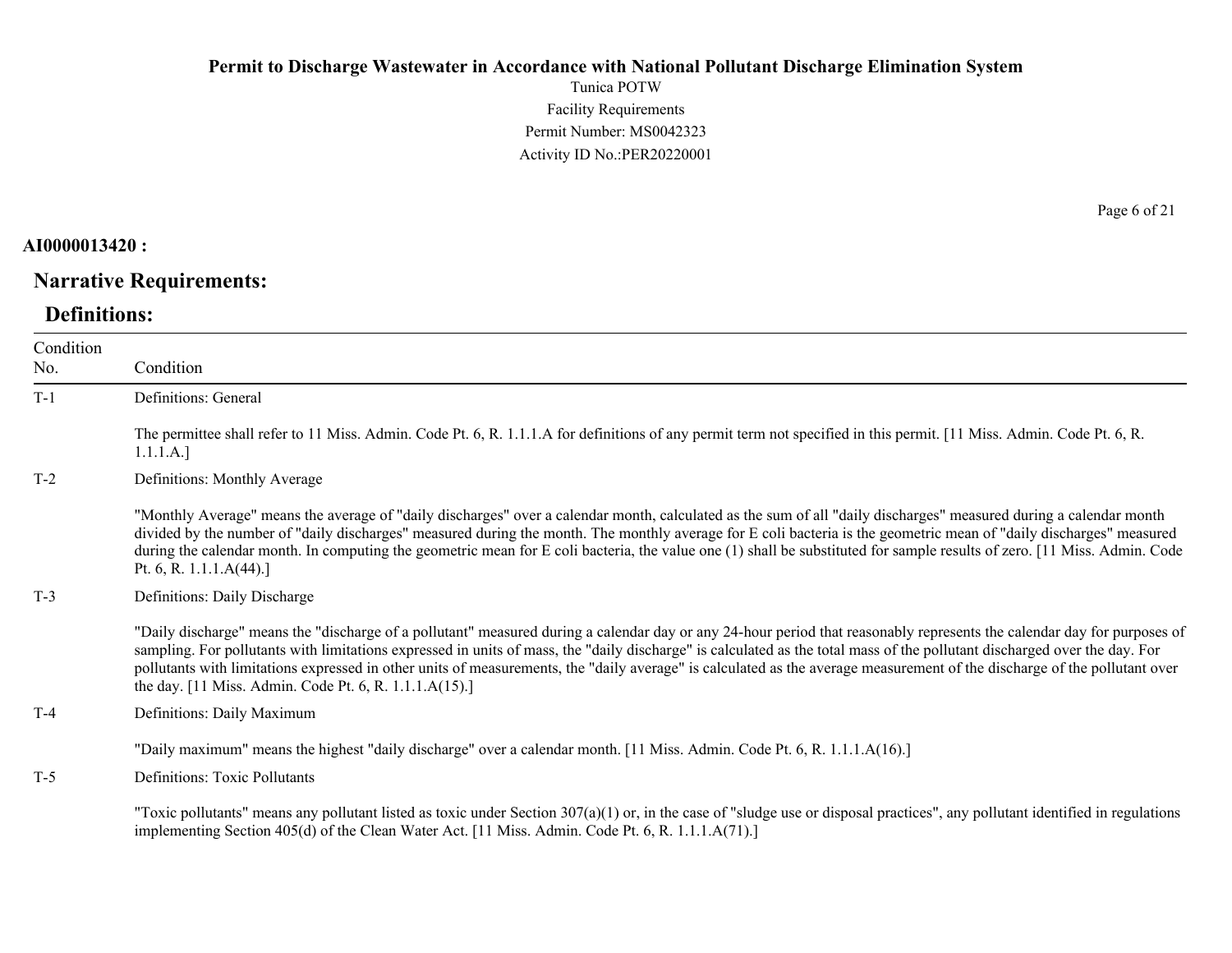Tunica POTW Facility Requirements Permit Number: MS0042323 Activity ID No.:PER20220001

### **AI0000013420 :**

# **Narrative Requirements:**

Page 7 of 21

| Condition<br>No. | Condition                                                                                                                                                                                                                                                                                                                                                                                                                                                                                                                                                                                                                                                    |
|------------------|--------------------------------------------------------------------------------------------------------------------------------------------------------------------------------------------------------------------------------------------------------------------------------------------------------------------------------------------------------------------------------------------------------------------------------------------------------------------------------------------------------------------------------------------------------------------------------------------------------------------------------------------------------------|
| $T-6$            | Definitions: Maximum Weekly Average                                                                                                                                                                                                                                                                                                                                                                                                                                                                                                                                                                                                                          |
|                  | Maximum Weekly Average means the highest "weekly average" over a monitoring period. [40 CFR 122]                                                                                                                                                                                                                                                                                                                                                                                                                                                                                                                                                             |
| $T-7$            | Definitions: Hazardous Substances                                                                                                                                                                                                                                                                                                                                                                                                                                                                                                                                                                                                                            |
|                  | "Hazardous substances" are defined in 40 CFR 116.4. [40 CFR 116.4]                                                                                                                                                                                                                                                                                                                                                                                                                                                                                                                                                                                           |
| $T-8$            | Definitions: Quarterly Average                                                                                                                                                                                                                                                                                                                                                                                                                                                                                                                                                                                                                               |
|                  | "Quarterly Average" means the average of "daily discharges" over a three month period, calculated as the sum of all "daily discharges" measured during the quarter<br>divided by the number of "daily discharges" measured during the quarter. The quarterly average for E coli bacteria is the geometric mean of "daily discharges" measured<br>during the quarter. In computing the geometric mean for E coli bacteria, the value one (1) shall be substituted for sample results of zero. [11 Miss. Admin. Code Pt. 6, R.<br>1.1.1.A(61).                                                                                                                 |
| $T-9$            | Definitions: Weekly Average                                                                                                                                                                                                                                                                                                                                                                                                                                                                                                                                                                                                                                  |
|                  | "Weekly average" means the average of "daily discharges" over a calendar week, calculated as the sum of all "daily discharges" measured during a calendar week<br>divided by the number of "daily discharges" measured during that week. The weekly average for E coli bacteria is the geometric mean of all "daily discharges" measured<br>in a calendar week. In computing the geometric mean for E coli bacteria, one (1) shall be substituted for sample results of zero. For self-monitoring purposes, the value<br>to be reported is the single highest weekly average computed during a calendar month. [11 Miss. Admin. Code Pt. 6, R. 1.1.1.A(86).] |
| $T-10$           | Definitions: Quarterly Maximum                                                                                                                                                                                                                                                                                                                                                                                                                                                                                                                                                                                                                               |
|                  | "Quarterly Maximum" means the highest "daily discharge" measured over a three-month period. [11 Miss. Admin. Code Pt. 6, R.1.1.1.A(62).]                                                                                                                                                                                                                                                                                                                                                                                                                                                                                                                     |
| $T-11$           | Definitions: Maximum Monthly Average                                                                                                                                                                                                                                                                                                                                                                                                                                                                                                                                                                                                                         |
|                  | Maximum Monthly Average means the highest "monthly average" over a monitoring period. [40 CFR 122]                                                                                                                                                                                                                                                                                                                                                                                                                                                                                                                                                           |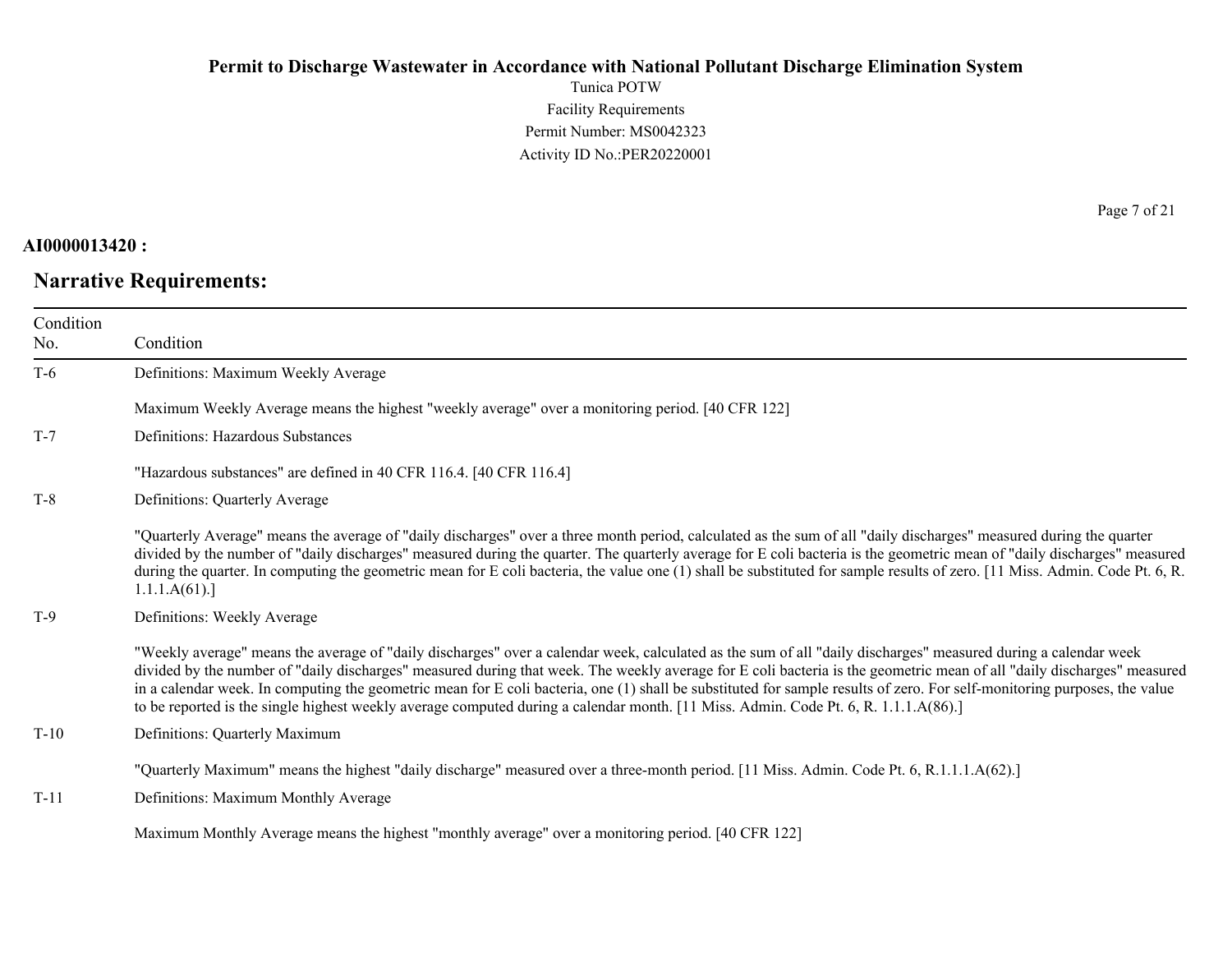Tunica POTW Facility Requirements Permit Number: MS0042323 Activity ID No.:PER20220001

### **AI0000013420 :**

# **Narrative Requirements:**

Page 8 of 21

| Condition |                                                                                                                                                                                                                                                                                                                                                                                                                                                                                                                                           |
|-----------|-------------------------------------------------------------------------------------------------------------------------------------------------------------------------------------------------------------------------------------------------------------------------------------------------------------------------------------------------------------------------------------------------------------------------------------------------------------------------------------------------------------------------------------------|
| No.       | Condition                                                                                                                                                                                                                                                                                                                                                                                                                                                                                                                                 |
| $T-12$    | Definitions: Yearly Average                                                                                                                                                                                                                                                                                                                                                                                                                                                                                                               |
|           | "Yearly Average" means the average of "daily discharges" over a calendar year, calculated as the sum of all "daily discharges" measured during the calendar year divided<br>by the number of "daily discharges" measured during the calendar year. The yearly average for E coli bacteria is the geometric mean of "daily discharges" during the<br>calendar year. In computing the geometric mean for E coli bacteria, the value one (1) shall be substituted for sample results of zero. [11 Miss. Admin. Code Pt. 6,<br>R.1.1.1.A(87). |
| $T-13$    | Definitions: Yearly Maximum                                                                                                                                                                                                                                                                                                                                                                                                                                                                                                               |
|           | "Yearly Maximum" means the highest "daily discharge" measured over a calendar year. [11 Miss. Admin. Code Pt. 6, R. 1.1.1.A(88).]                                                                                                                                                                                                                                                                                                                                                                                                         |
| $T-14$    | Definitions:"Submitted" means the document is postmarked on or before the applicable deadline, except as otherwise specified. [11 Miss. Admin. Code Pt. 6, R. 1.1.1.A<br>(67).]                                                                                                                                                                                                                                                                                                                                                           |
| Condition |                                                                                                                                                                                                                                                                                                                                                                                                                                                                                                                                           |
| No.       | Condition                                                                                                                                                                                                                                                                                                                                                                                                                                                                                                                                 |
| $T-15$    | The permittee shall achieve compliance with the effluent limitations specified for discharge in accordance with the following schedule: Upon Permit Issuance. [11 Miss.]<br>Admin. Code Pt. 6, R. 1.1.4.A(9).]                                                                                                                                                                                                                                                                                                                            |
| $T-16$    | No later than 10 days following the date of compliance specified by this permit, the permittee shall submit either a report of progress or, in the case of specific actions<br>being required by identified dates, a written notice of compliance or noncompliance. In the latter case, the notice shall include the cause of noncompliance, any remedial<br>actions taken, and the probability of meeting the next scheduled requirement. [11 Miss. Admin. Code Pt. 6, R. 1.1.4.A(10).]                                                  |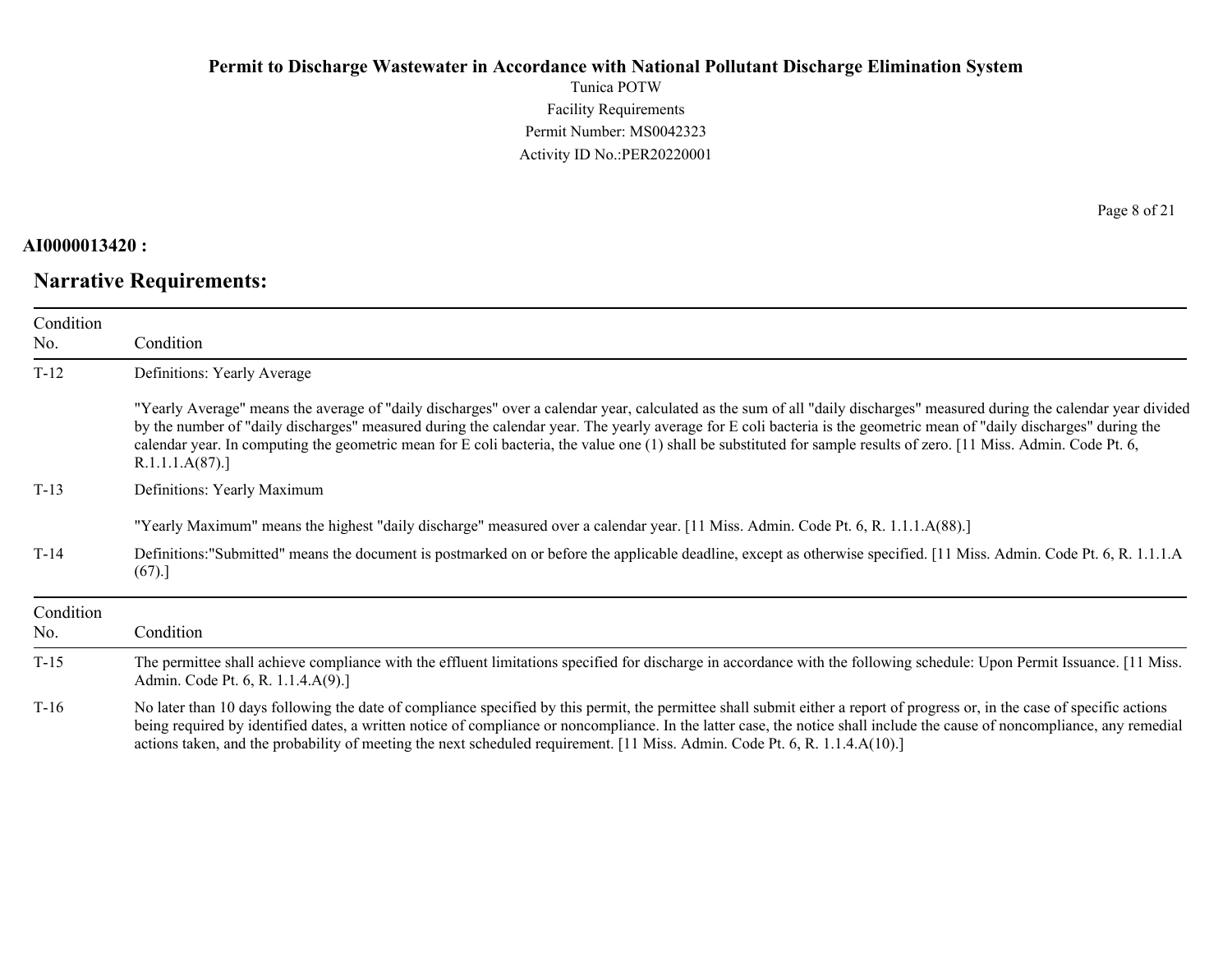Tunica POTW Facility Requirements Permit Number: MS0042323 Activity ID No.:PER20220001

### **AI0000013420 :**

# **Narrative Requirements:**

Page 9 of 21

| Condition<br>No. | Condition                                                                                                                                                                                                                                                                                                                                                                                                                                                                                                                                                                                                                                                                                                                                                                                                                                                                                                                                                                      |
|------------------|--------------------------------------------------------------------------------------------------------------------------------------------------------------------------------------------------------------------------------------------------------------------------------------------------------------------------------------------------------------------------------------------------------------------------------------------------------------------------------------------------------------------------------------------------------------------------------------------------------------------------------------------------------------------------------------------------------------------------------------------------------------------------------------------------------------------------------------------------------------------------------------------------------------------------------------------------------------------------------|
| $T-17$           | Change in Discharge                                                                                                                                                                                                                                                                                                                                                                                                                                                                                                                                                                                                                                                                                                                                                                                                                                                                                                                                                            |
|                  | All discharges authorized herein shall be consistent with the terms and conditions of this permit. The discharge of any pollutant identified in this permit more frequently<br>than or at a level in excess of that authorized shall constitute a violation of the permit. Any anticipated facility expansions or treatment modifications which result in<br>new, different, or increased discharges of pollutants must be reported by submission of a new NPDES application. If such changes will not violate the effluent<br>limitations to the Mississippi Environmental Quality Permit Board, the permit may be modified to specify and limit any pollutants not previously limited. [11 Miss.<br>Admin. Code Pt. 6, R. 1.1.4.A.]                                                                                                                                                                                                                                          |
| $T-18$           | Adverse Impacts                                                                                                                                                                                                                                                                                                                                                                                                                                                                                                                                                                                                                                                                                                                                                                                                                                                                                                                                                                |
|                  | The permittee shall take all reasonable steps to minimize or prevent any discharge in violation of the permit that has a reasonable likelihood of adversely affecting<br>human health or the environment. [11 Miss. Admin. Code Pt. 6, R. 1.1.4.A(19).]                                                                                                                                                                                                                                                                                                                                                                                                                                                                                                                                                                                                                                                                                                                        |
| $T-19$           | The permittee shall provide written notification to the Mississippi Commission on Environmental Quality no later than thirty (30) days after the loss of the permittee's<br>certified operator. [11 Miss. Admin. Code Pt. 6, Ch. 1, Subch. 1.]                                                                                                                                                                                                                                                                                                                                                                                                                                                                                                                                                                                                                                                                                                                                 |
| $T-20$           | Representative Sampling                                                                                                                                                                                                                                                                                                                                                                                                                                                                                                                                                                                                                                                                                                                                                                                                                                                                                                                                                        |
|                  | Samples and measurements taken as required herein shall be representative of the volume and nature of the monitored wastewater. [11 Miss. Admin. Code Pt. 6, R.<br>1.1.4.A(28)(e).                                                                                                                                                                                                                                                                                                                                                                                                                                                                                                                                                                                                                                                                                                                                                                                             |
| $T-21$           | Reporting                                                                                                                                                                                                                                                                                                                                                                                                                                                                                                                                                                                                                                                                                                                                                                                                                                                                                                                                                                      |
|                  | If the results for a given sample analysis are such that any parameter (other than E coli) is not detected at or above the minimum level for the test method used, a value<br>of zero will be used for that sample in calculating an arithmetic mean value for the parameter. If the resulting calculated arithmetic mean value for that reporting period<br>is zero, the permittee shall report "NODI = B" on the DMR. For E coli, a value of 1.0 shall be used in calculating the geometric mean. If the resulting E coli mean value<br>is 1.0, the permittee shall report "NODI = B" on the DMR. For each quantitative sample value that is not detectable, the test method used and the minimum level for that<br>method for that parameter shall be attached to and submitted with the DMR. The permittee shall then be considered in compliance with the appropriate effluent<br>limitation and/or reporting requirement. [11 Miss. Admin. Code Pt. 6, Ch. 1, Subch. 2.] |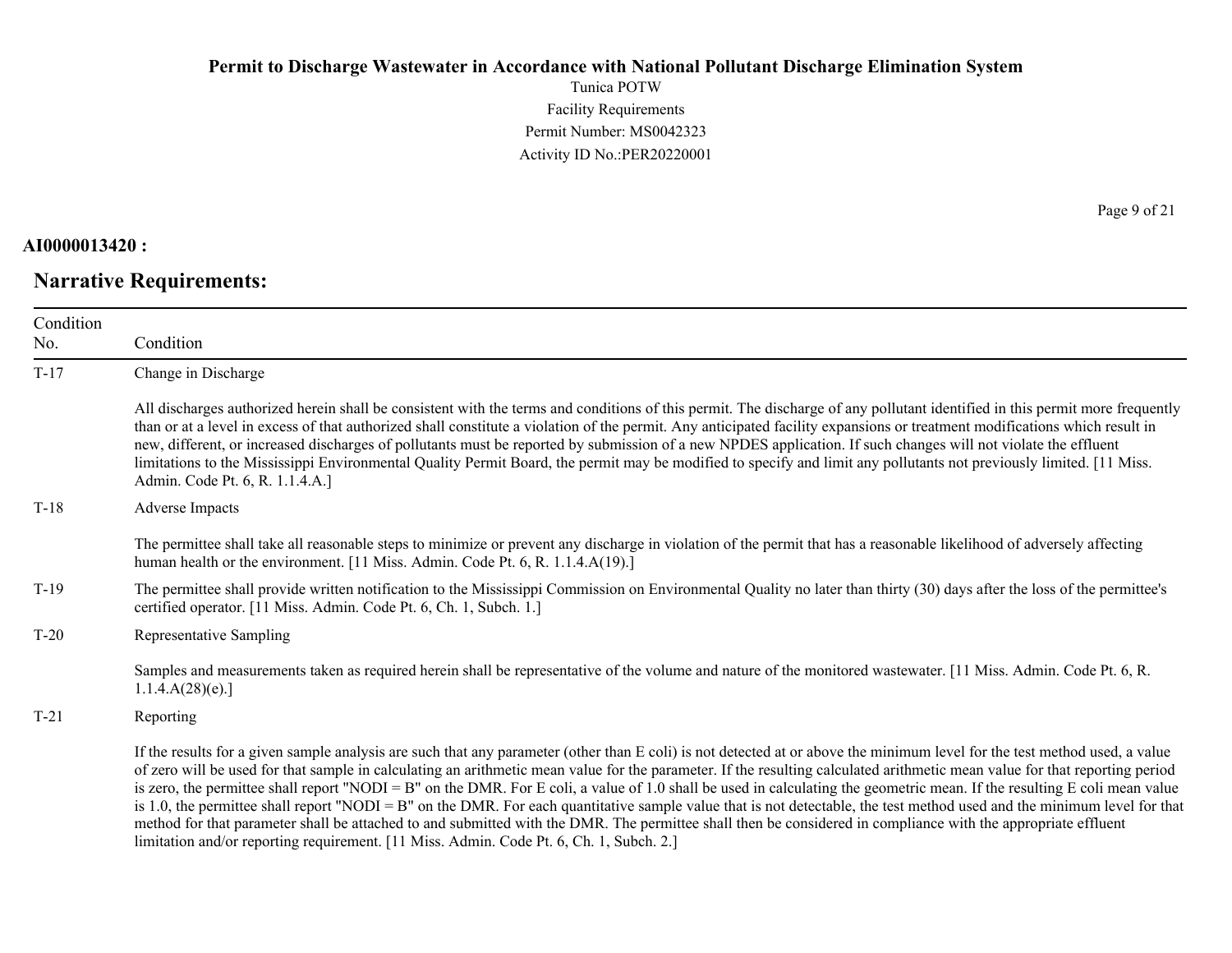Tunica POTW Facility Requirements Permit Number: MS0042323 Activity ID No.:PER20220001

### **AI0000013420 :**

# **Narrative Requirements:**

Page 10 of 21

| Condition |                                                                                                                                                                                                                                                                                                                                                                                                                                                                                                                                                                           |
|-----------|---------------------------------------------------------------------------------------------------------------------------------------------------------------------------------------------------------------------------------------------------------------------------------------------------------------------------------------------------------------------------------------------------------------------------------------------------------------------------------------------------------------------------------------------------------------------------|
| No.       | Condition                                                                                                                                                                                                                                                                                                                                                                                                                                                                                                                                                                 |
| $T-22$    | Reporting                                                                                                                                                                                                                                                                                                                                                                                                                                                                                                                                                                 |
|           | If the permittee monitors any pollutant as prescribed in the permit more frequently than required by the permit using test procedures approved under 40 CFR Part 136 or,<br>in the case of sludge use or disposal, approved under 40 CFR Part 136 unless otherwise specified in 40 CFR Part 503, or as specified in the permit, the results of this<br>monitoring shall be included in the calculation and reporting of the data submitted in the DMR or sludge reporting form specified by the Permit Board. [11 Miss. Admin.]<br>Code Pt. 6, R. 1.1.4. $A(15)(c)(2)$ .] |
| $T-23$    | Reporting                                                                                                                                                                                                                                                                                                                                                                                                                                                                                                                                                                 |
|           | Calculations for all limitations which require averaging of measurements shall utilize an arithmetic mean unless otherwise specified by the Permit Board in the permit.<br>[11 Miss. Admin. Code Pt. 6, R. 1.1.4.A(15)(c)(3).]                                                                                                                                                                                                                                                                                                                                            |
| $T-24$    | <b>Test Procedures</b>                                                                                                                                                                                                                                                                                                                                                                                                                                                                                                                                                    |
|           | Test procedures for the analysis of pollutants shall include those set forth in 40 CFR 136 or alternative procedures approved and/or promulgated by EPA. [11 Miss.]<br>Admin. Code Pt. 6, R. 1.1.4.A(30).]                                                                                                                                                                                                                                                                                                                                                                |
| $T-25$    | <b>Records Retention</b>                                                                                                                                                                                                                                                                                                                                                                                                                                                                                                                                                  |
|           | All records and results of monitoring activities required by this permit, including calibration and maintenance records, shall be retained by the permittee for a minimum<br>of three (3) years, unless otherwise required or extended by the Permit Board, copies of which shall be furnished to the Department upon request. [11 Miss. Admin.<br>Code Pt. 6, R. 1.1.4.A(29)(a).]                                                                                                                                                                                        |
| $T-26$    | <b>Falsifying Reports</b>                                                                                                                                                                                                                                                                                                                                                                                                                                                                                                                                                 |
|           | Any permittee who falsifies, tampers with, or knowingly renders inaccurate any monitoring device or method required by the Permit Board to be maintained as a<br>condition in a permit, or who alters or falsifies the results obtained by such devices or methods and/or any written report required by or in response to a permit condition,<br>shall be deemed to have violated a permit condition and shall be subject to the penalties provided for a violation of a permit condition pursuant to Section 49-17-43 of                                                |

the Code. [11 Miss. Admin. Code Pt. 6, R. 1.1.4.A(29)(d).]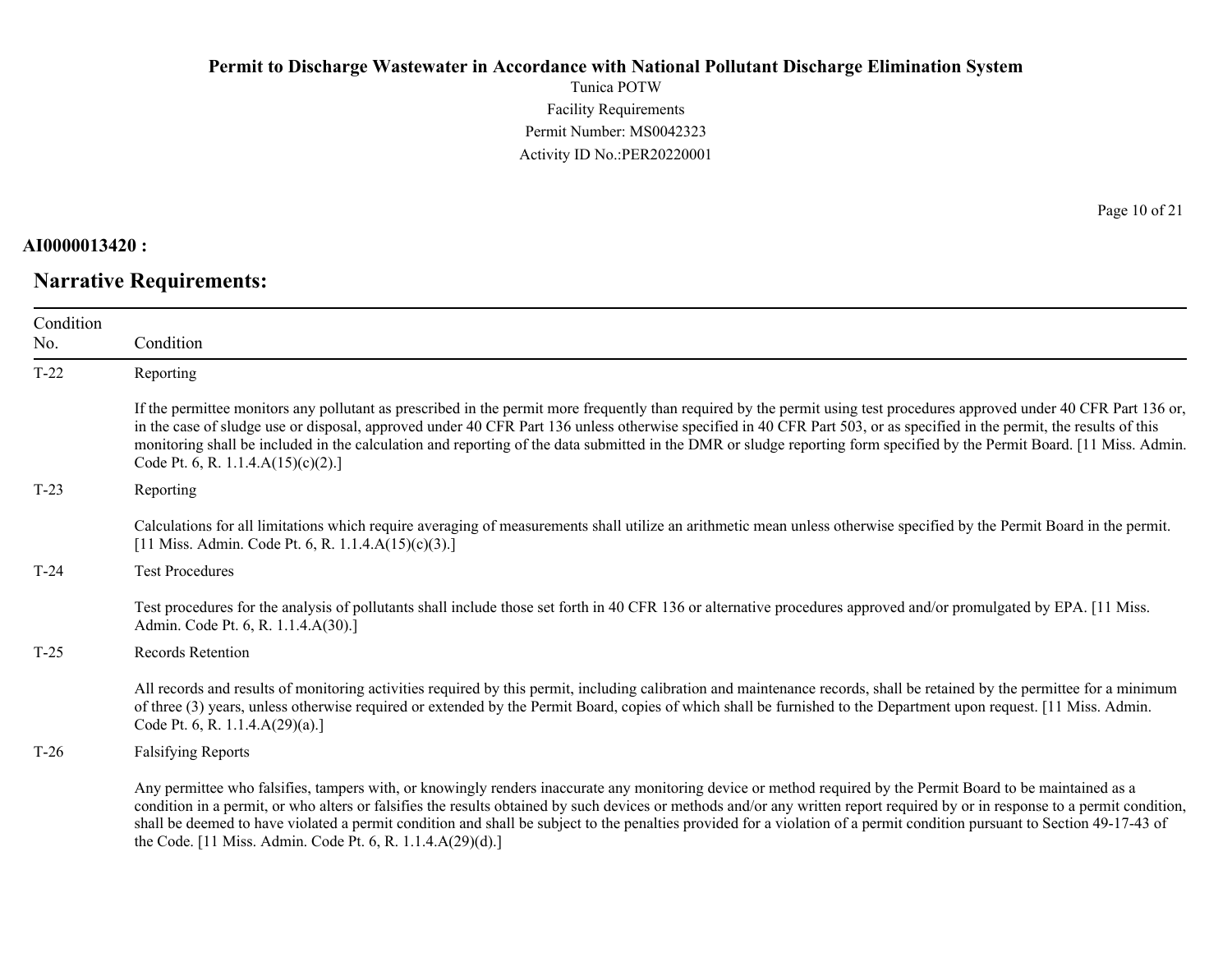Tunica POTW Facility Requirements Permit Number: MS0042323 Activity ID No.:PER20220001

### **AI0000013420 :**

# **Narrative Requirements:**

Page 11 of 21

| Condition<br>No. | Condition                                                                                                                                                                                                                                                                                                                                                                                                                                                                                                                                                                                                                                                                                                                                                                                                                                                                                                                 |
|------------------|---------------------------------------------------------------------------------------------------------------------------------------------------------------------------------------------------------------------------------------------------------------------------------------------------------------------------------------------------------------------------------------------------------------------------------------------------------------------------------------------------------------------------------------------------------------------------------------------------------------------------------------------------------------------------------------------------------------------------------------------------------------------------------------------------------------------------------------------------------------------------------------------------------------------------|
| $T-27$           | Duty to Comply                                                                                                                                                                                                                                                                                                                                                                                                                                                                                                                                                                                                                                                                                                                                                                                                                                                                                                            |
|                  | The permittee must comply with all conditions of this permit. Any permit noncompliance constitutes a violation of the Clean Water Act and is grounds for enforcement<br>action; for permit termination, revocation and reissuance, or modification; or denial of a permit renewal application. [11 Miss. Admin. Code Pt. 6, R. 1.1.4.A(2).]                                                                                                                                                                                                                                                                                                                                                                                                                                                                                                                                                                               |
| $T-28$           | Proper Operation, Maintenance and Replacement                                                                                                                                                                                                                                                                                                                                                                                                                                                                                                                                                                                                                                                                                                                                                                                                                                                                             |
|                  | The permittee shall at all times properly operate, maintain, and when necessary, promptly replace all facilities and systems of collection, treatment and control (and<br>related appurtenances) which are installed or used by the permittee to achieve compliance with the conditions of this permit. Proper operation and maintenance includes<br>adequate laboratory controls and appropriate quality assurance procedures. Proper replacement includes maintaining an adequate inventory of replacement equipment<br>and parts for prompt replacement when necessary to maintain continuous collection and treatment of wastewater. This provision requires the operation of back-up or<br>auxiliary facilities or similar systems that are installed by a permittee only when the operation is necessary to achieve compliance with the conditions of the permit. [11]<br>Miss. Admin. Code Pt. 6, R. 1.1.4.A(18).] |
| $T-29$           | Duty to Mitigate                                                                                                                                                                                                                                                                                                                                                                                                                                                                                                                                                                                                                                                                                                                                                                                                                                                                                                          |
|                  | The permittee shall take all reasonable steps to minimize or prevent any discharge or sludge use or disposal in violation of the permit that has a reasonable likelihood of<br>adversely affecting human health or the environment. [11 Miss. Admin. Code Pt. 6, R. 1.1.4.A(19).)]                                                                                                                                                                                                                                                                                                                                                                                                                                                                                                                                                                                                                                        |
| $T-30$           | <b>Bypassing</b>                                                                                                                                                                                                                                                                                                                                                                                                                                                                                                                                                                                                                                                                                                                                                                                                                                                                                                          |
|                  | The permittee shall comply with the terms and conditions regarding bypass found in 40 CFR 122.41(m). [40 CFR 122.41(m)]                                                                                                                                                                                                                                                                                                                                                                                                                                                                                                                                                                                                                                                                                                                                                                                                   |
| $T-31$           | Bypassing - Definitions                                                                                                                                                                                                                                                                                                                                                                                                                                                                                                                                                                                                                                                                                                                                                                                                                                                                                                   |
|                  | "Bypass" means the intentional diversion of waste streams from any portion of a treatment facility.                                                                                                                                                                                                                                                                                                                                                                                                                                                                                                                                                                                                                                                                                                                                                                                                                       |
|                  | "Severe property damage" means substantial physical damage to property, damage to the treatment facilities which causes them to become inoperable, or substantial and<br>permanent loss of natural resources which can reasonably be expected to occur in the absence of a bypass. Severe property damage does not mean economic loss caused<br>by delays in production. $[40 \text{ CFR } 122.41 \text{ (m)}]$                                                                                                                                                                                                                                                                                                                                                                                                                                                                                                           |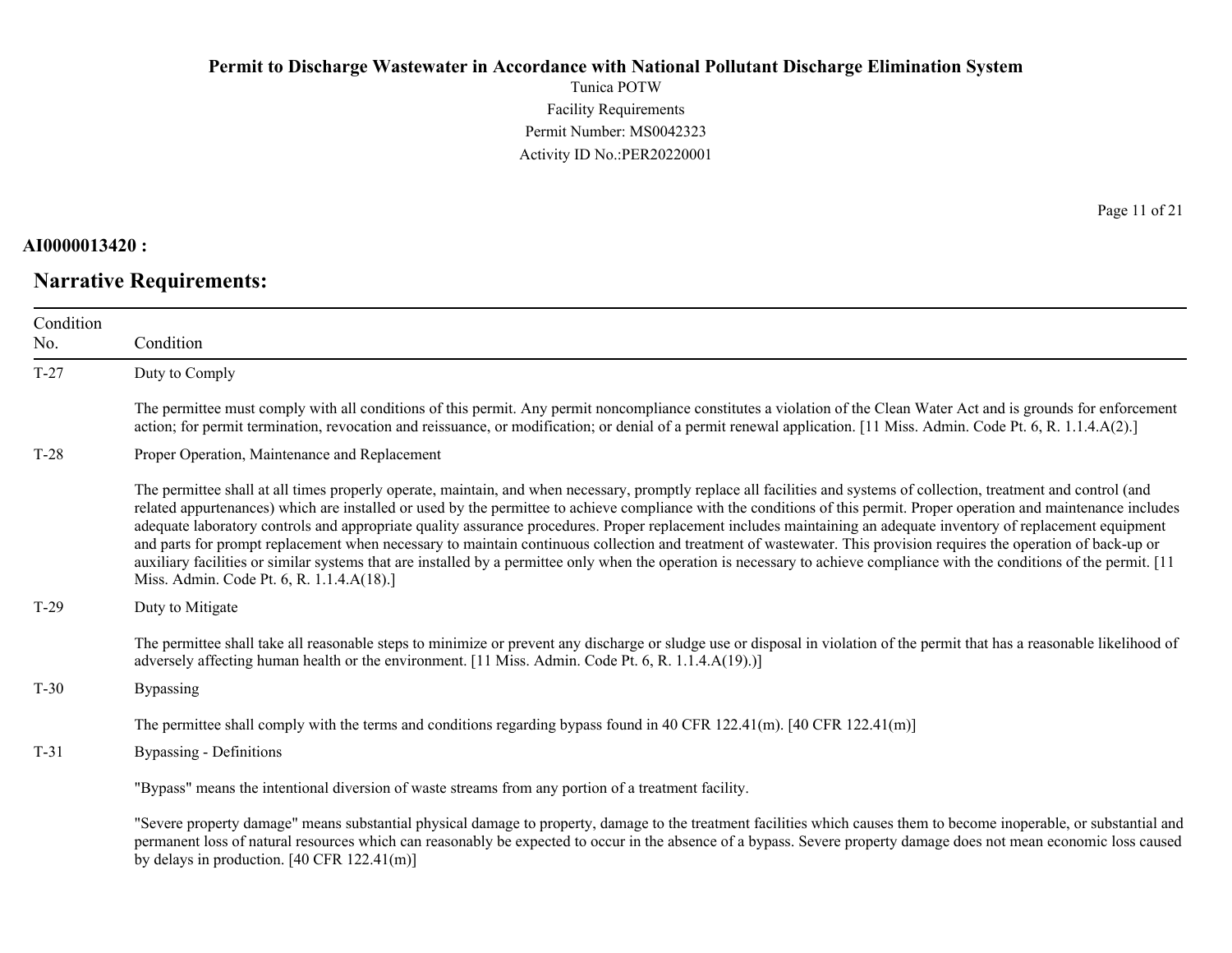Tunica POTW Facility Requirements Permit Number: MS0042323 Activity ID No.:PER20220001

### **AI0000013420 :**

# **Narrative Requirements:**

Page 12 of 21

| Condition<br>No. | Condition                                                                                                                                                                                                                                                                                                                                                                                                                                                                                                                                                                                                                                                                                                                                                                                                          |
|------------------|--------------------------------------------------------------------------------------------------------------------------------------------------------------------------------------------------------------------------------------------------------------------------------------------------------------------------------------------------------------------------------------------------------------------------------------------------------------------------------------------------------------------------------------------------------------------------------------------------------------------------------------------------------------------------------------------------------------------------------------------------------------------------------------------------------------------|
| $T-32$           | Bypassing - Bypass not exceeding limitations                                                                                                                                                                                                                                                                                                                                                                                                                                                                                                                                                                                                                                                                                                                                                                       |
|                  | The permittee may allow any bypass to occur which does not cause effluent limitations to be exceeded, but only if it also is for essential maintenance to assure efficient<br>operation. These bypasses are not subject to the notice and prohibition provisions of the bypass requirements in this permit. $[40 \text{ CFR } 122.41 \text{ (m)}]$                                                                                                                                                                                                                                                                                                                                                                                                                                                                 |
| $T-33$           | Bypassing-Prohibition of Bypass                                                                                                                                                                                                                                                                                                                                                                                                                                                                                                                                                                                                                                                                                                                                                                                    |
|                  | (1) Bypass is prohibited, and the Commission may take enforcement action against a permittee unless:<br>(i) Bypass was unavoidable to prevent loss of life, personal injury, or sever property damage.<br>(ii) There was no feasible alternatives to the bypass, such as the use of auxiliary treatment facilities, retention of untreated wastes, or maintenance during normal periods<br>of equipment downtime. This condition is not satisfied if adequate back-up equipment should have been installed in the exercise of reasonable engineering judgement to<br>prevent a bypass which occurred during normal periods of equipment downtime or preventative maintenance; and<br>(iii) The permittee submitted notices as required under the Twenty-Four Hour reporting requirements set forth in this permit. |
|                  | (2) The Commission may approve an anticipated bypass, after considering its adverse affects, if the Commission determines that it will meet the three conditions listed<br>above in paragraph $(1)$ of this permit condition. [40 CFR 122.41(m)]                                                                                                                                                                                                                                                                                                                                                                                                                                                                                                                                                                   |
| $T-34$           | Upsets                                                                                                                                                                                                                                                                                                                                                                                                                                                                                                                                                                                                                                                                                                                                                                                                             |
|                  | The permittee shall meet the conditions of 40 CFR 122.41(n) regarding "Upsets" and as in the upset requirements of this permit. [11 Miss. Admin. Code Pt. 6, R. 1.1.4.A<br>(27).                                                                                                                                                                                                                                                                                                                                                                                                                                                                                                                                                                                                                                   |
| $T-35$           | <b>Upsets-Definition</b>                                                                                                                                                                                                                                                                                                                                                                                                                                                                                                                                                                                                                                                                                                                                                                                           |
|                  | "Upset" means an exceptional incident in which there is unintentional and temporary noncompliance with technology based permit effluent limitations because of<br>factors beyond the reasonable control of the permittee. An upset does not include noncompliance to the extent caused by operational error, improperly designed<br>treatment facilities, inadequate treatment facilities, lack of preventive maintenance, or careless or improper operation. [11 Miss. Admin. Code Pt. 6, R. 1.1.4.A(27).]                                                                                                                                                                                                                                                                                                        |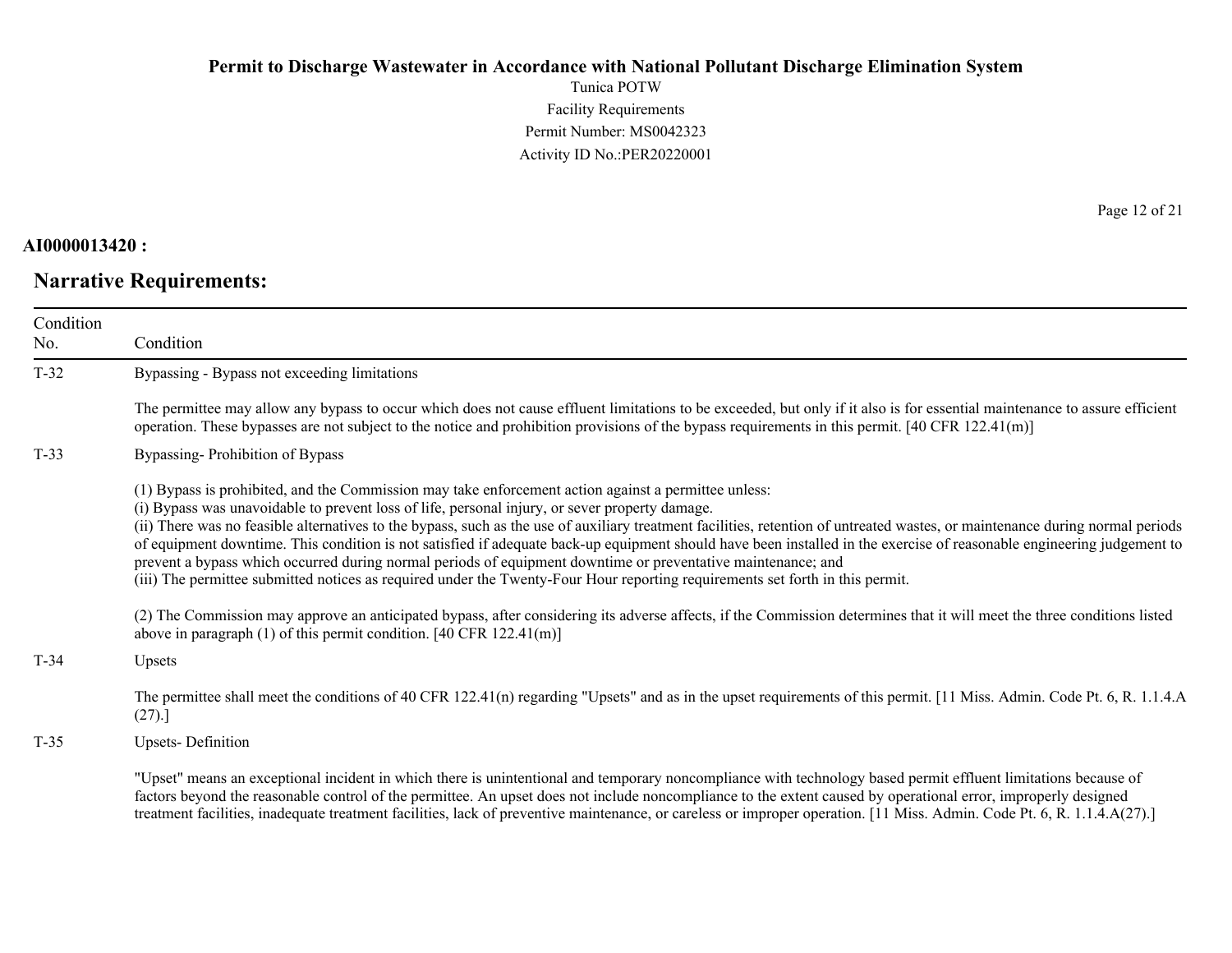Tunica POTW Facility Requirements Permit Number: MS0042323 Activity ID No.:PER20220001

**AI0000013420 :**

**Narrative Requirements:**

Page 13 of 21

| Condition<br>No. | Condition                                                                                                                                                                                                                                                                                                                                                                                                                                                                                                             |
|------------------|-----------------------------------------------------------------------------------------------------------------------------------------------------------------------------------------------------------------------------------------------------------------------------------------------------------------------------------------------------------------------------------------------------------------------------------------------------------------------------------------------------------------------|
| $T-36$           | Upsets - Effect of an Upset                                                                                                                                                                                                                                                                                                                                                                                                                                                                                           |
|                  | An upset constitutes an affirmative defense to an action brought for noncompliance with such technology based permit effluent limitations if the "conditions necessary<br>for demonstration of upset" requirements of this permit are met. Any determination made during administrative review of claims that noncompliance was caused by<br>upset, and before an action for noncompliance, shall not constitute final administrative action subject to judicial review. [11 Miss. Admin. Code Pt. 6, R.1.1.4.A(27).] |
| $T-37$           | Upsets - Conditions necessary for demonstration of upset                                                                                                                                                                                                                                                                                                                                                                                                                                                              |
|                  | A permittee who wishes to establish the affirmative defense of upset shall demonstrate, through properly signed contemporaneous operating logs, or other relevant<br>evidence that:                                                                                                                                                                                                                                                                                                                                   |
|                  | $(1)$ An upset occurred and that the permittee can identify the cause(s) of the upset;<br>(2) The permitted facility was at the time being properly operated;<br>(3) The permittee submitted notice of the upset as required in 40 CFR $122.41(L)(6)(ii)(B)(24-hour notice of noncompliance)$ ; and<br>(4) The permittee complied with any remedial measures required under 40 CFR 122.41(d) (Duty to Mitigate). [11 Miss. Admin. Code Pt. 6, R.1.1.4.A(27).]                                                         |
| $T-38$           | Upsets - Burden of proof                                                                                                                                                                                                                                                                                                                                                                                                                                                                                              |
|                  | In any enforcement proceeding the permittee seeking to establish the occurrence of an upset has the burden of proof. [11 Miss. Admin. Code Pt. 6, R. 1.1.4.A(27).]                                                                                                                                                                                                                                                                                                                                                    |
| $T-39$           | <b>Removed Substances</b>                                                                                                                                                                                                                                                                                                                                                                                                                                                                                             |
|                  | Solids, sludges, filter backwash, or other residuals removed in the course of treatment or control of wastewater shall be disposed of in a manner such as to prevent such<br>materials from entering State waters and in a manner consistent with the Mississippi Solid Waste Disposal Act, the Federal Resource Conservation and Recovery Act,<br>and the Mississippi Water Pollution Control Act. [11 Miss. Admin. Code Pt. 6, R. 1.1.4.A(21).]                                                                     |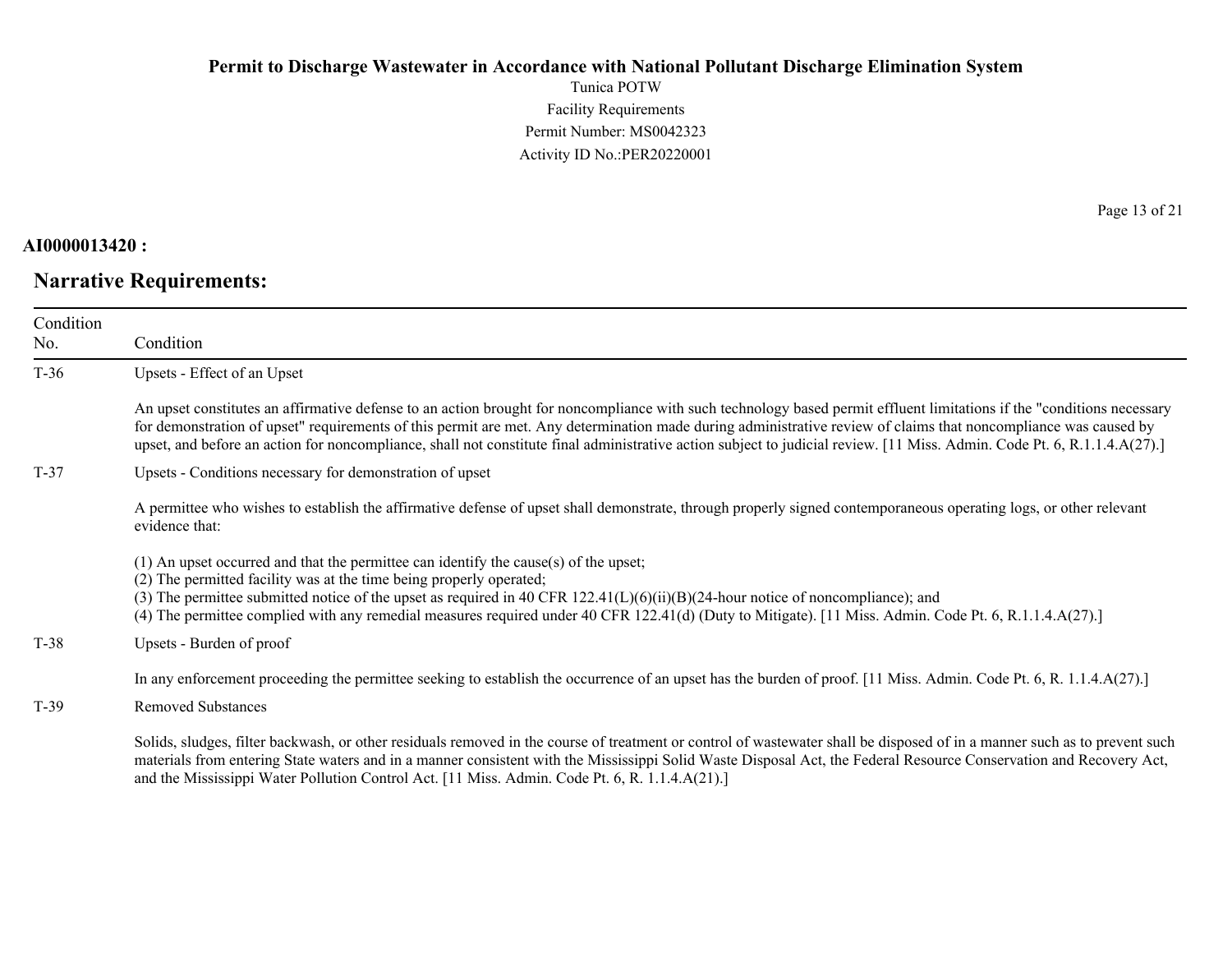Tunica POTW Facility Requirements Permit Number: MS0042323 Activity ID No.:PER20220001

**AI0000013420 :**

**Narrative Requirements:**

Page 14 of 21

| Condition<br>No. | Condition                                                                                                                                                                                                                                                                                                                                                                                                                                                                                                                                                                                                                                  |
|------------------|--------------------------------------------------------------------------------------------------------------------------------------------------------------------------------------------------------------------------------------------------------------------------------------------------------------------------------------------------------------------------------------------------------------------------------------------------------------------------------------------------------------------------------------------------------------------------------------------------------------------------------------------|
| $T-40$           | Power Failures                                                                                                                                                                                                                                                                                                                                                                                                                                                                                                                                                                                                                             |
|                  | If electric power is required, in order to maintain compliance with the conditions and prohibitions of the permit, the permittee shall either:                                                                                                                                                                                                                                                                                                                                                                                                                                                                                             |
|                  | (1) Provide an alternative power source to operate the wastewater control facilities; or, if such alternative power source is not in existence, and no date for its<br>implementation appears in the permit,<br>(2) Halt, reduce, or otherwise control production and/or all wastewater flows upon reduction, loss, or failure of the primary source of power to the wastewater control<br>facilities. [11 Miss. Admin. Code Pt. 6, R. 1.1.4.A(22).)]                                                                                                                                                                                      |
| $T-41$           | Inspection and Entry                                                                                                                                                                                                                                                                                                                                                                                                                                                                                                                                                                                                                       |
|                  | The permittee shall allow any authorized Commission representative to enter the permittee's premises at any reasonable time, to have access to and copy any applicable<br>records, to inspect process facilities, treatment works, monitoring methods or equipment or to take samples, as authorized by Section 49-17-21 of the Code. In the event<br>of investigation during an emergency response action, a reasonable time shall be any time of the day or night. Follow-up investigations subsequent to the conclusion of<br>the emergency event shall be conducted at reasonable times. [11 Miss. Admin. Code Pt. 6, R. 1.1.4.A(17).] |
| $T-42$           | Transfer of Ownership or Control                                                                                                                                                                                                                                                                                                                                                                                                                                                                                                                                                                                                           |
| $T-43$           | This permit is not transferable to any person without proper modification of this permit following procedures found in [11 Miss. Admin. Code Pt. 6, R. 1.1.5.C.]<br><b>Signatory Requirements</b>                                                                                                                                                                                                                                                                                                                                                                                                                                          |

All applications, reports, or information submitted to the Permit Board shall be signed and certified. [11 Miss. Admin. Code Pt. 6, R. 1.1.2.C.]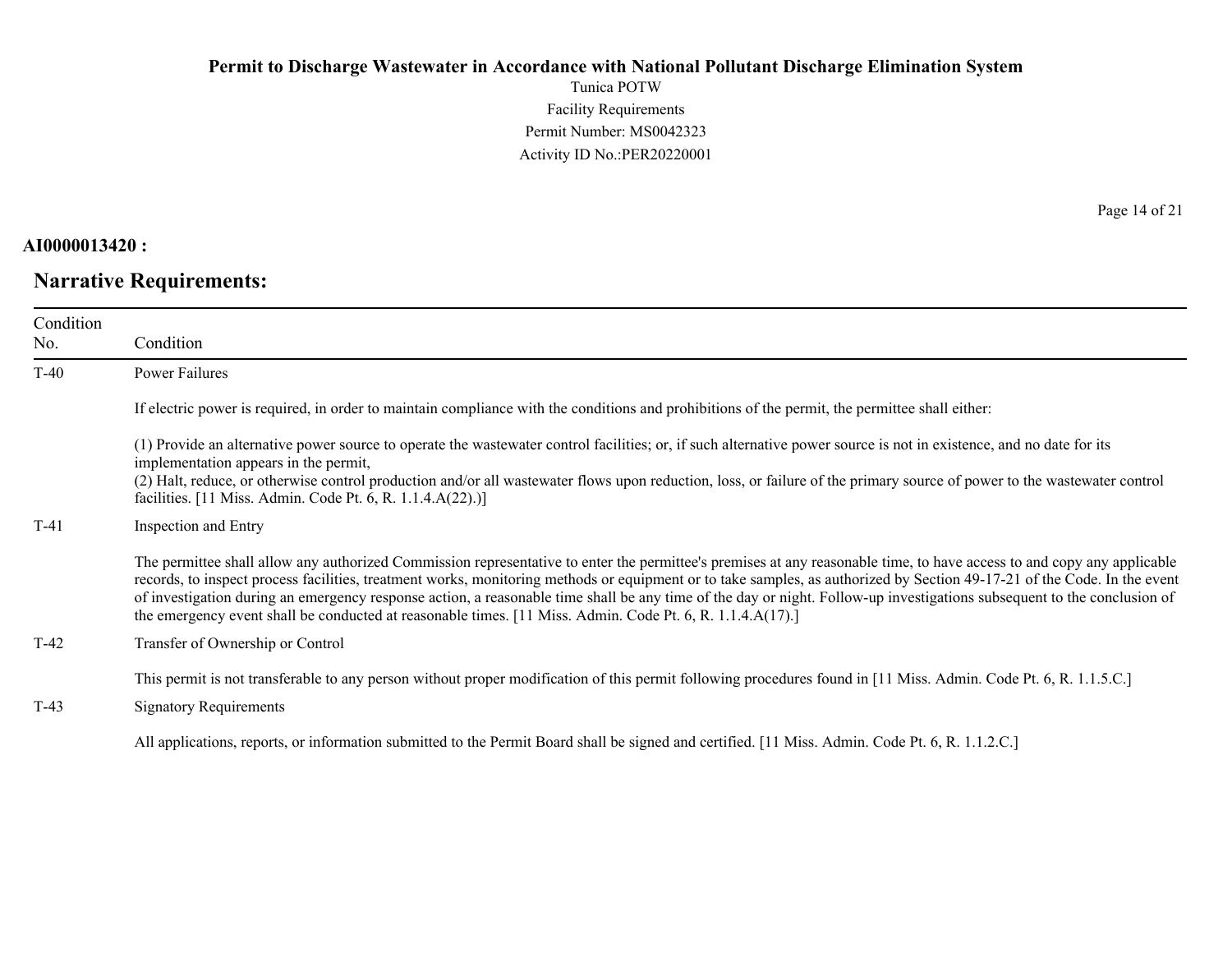Tunica POTW Facility Requirements Permit Number: MS0042323 Activity ID No.:PER20220001

### **AI0000013420 :**

# **Narrative Requirements:**

Page 15 of 21

| Condition<br>No. | Condition                                                                                                                                                                                                                                                                                                                                                                                                                                                                                                                                                                                                                                                                                                                                                                                                                                                                                                                                                                                                                                                                                                                                      |
|------------------|------------------------------------------------------------------------------------------------------------------------------------------------------------------------------------------------------------------------------------------------------------------------------------------------------------------------------------------------------------------------------------------------------------------------------------------------------------------------------------------------------------------------------------------------------------------------------------------------------------------------------------------------------------------------------------------------------------------------------------------------------------------------------------------------------------------------------------------------------------------------------------------------------------------------------------------------------------------------------------------------------------------------------------------------------------------------------------------------------------------------------------------------|
| $T-44$           | <b>Signatory Requirements - Application Signatures</b>                                                                                                                                                                                                                                                                                                                                                                                                                                                                                                                                                                                                                                                                                                                                                                                                                                                                                                                                                                                                                                                                                         |
|                  | All permit applications shall be signed as follows:                                                                                                                                                                                                                                                                                                                                                                                                                                                                                                                                                                                                                                                                                                                                                                                                                                                                                                                                                                                                                                                                                            |
|                  | (1) For a corporation: by a responsible corporate officer. For the purpose of this Section, a responsible corporate officer means: (i) a president, secretary, treasurer or vice<br>president of the corporation in charge of a principal business function, or any other person who performs similar policy - or decision-making function for the<br>corporation, or (ii) the manager of one or more manufacturing, production, or operating facilities provided, the manager is authorized to make management decisions<br>which govern the operation of the regulated facility including having the explicit or implicit duty of making major capital investment recommendations, and initiating<br>and directing other comprehensive measures to assure long term environmental compliance with environmental laws and regulations; the manager can ensure that the<br>necessary systems are established or actions taken to gather complete and accurate information for permit application requirements; and where authority to sign<br>documents has been assigned or delegated to the manager in accordance with corporate procedures. |
|                  | (2) For a partnership or sole proprietorship: by a general partner or the proprietor, respectively; or                                                                                                                                                                                                                                                                                                                                                                                                                                                                                                                                                                                                                                                                                                                                                                                                                                                                                                                                                                                                                                         |
| $T-45$           | (3) For a municipality, State, Federal, or other public agency: by either a principal executive officer or ranking elected official. [11 Miss. Admin. Code Pt. 6, R. 1.1.2.C.]<br>Signatory Requirements - Reports and Other Information                                                                                                                                                                                                                                                                                                                                                                                                                                                                                                                                                                                                                                                                                                                                                                                                                                                                                                       |
|                  | All reports required by the permit and other information requested by the Permit Board shall be signed by a person described by the application signature requirements<br>in this permit or by a duly authorized representative of that person. A person is a duly authorized representative only if:                                                                                                                                                                                                                                                                                                                                                                                                                                                                                                                                                                                                                                                                                                                                                                                                                                          |
|                  | (1) The authorization is made in writing by a person described by the application signature requirements;<br>(2) The authorization specifies either an individual or a position having responsibility for the overall operation of the regulated facility or activity, such as the position of<br>plant manager, operator of a well or a well field, superintendent, position having overall responsibility for environmental matters for the company. (A duly authorized<br>representative may thus be either a named individual or any individual occupying a named position.); and                                                                                                                                                                                                                                                                                                                                                                                                                                                                                                                                                          |

(3) The written authorization is submitted to the Permit Board. [11 Miss. Admin. Code Pt. 6, R. 1.1.2.C.]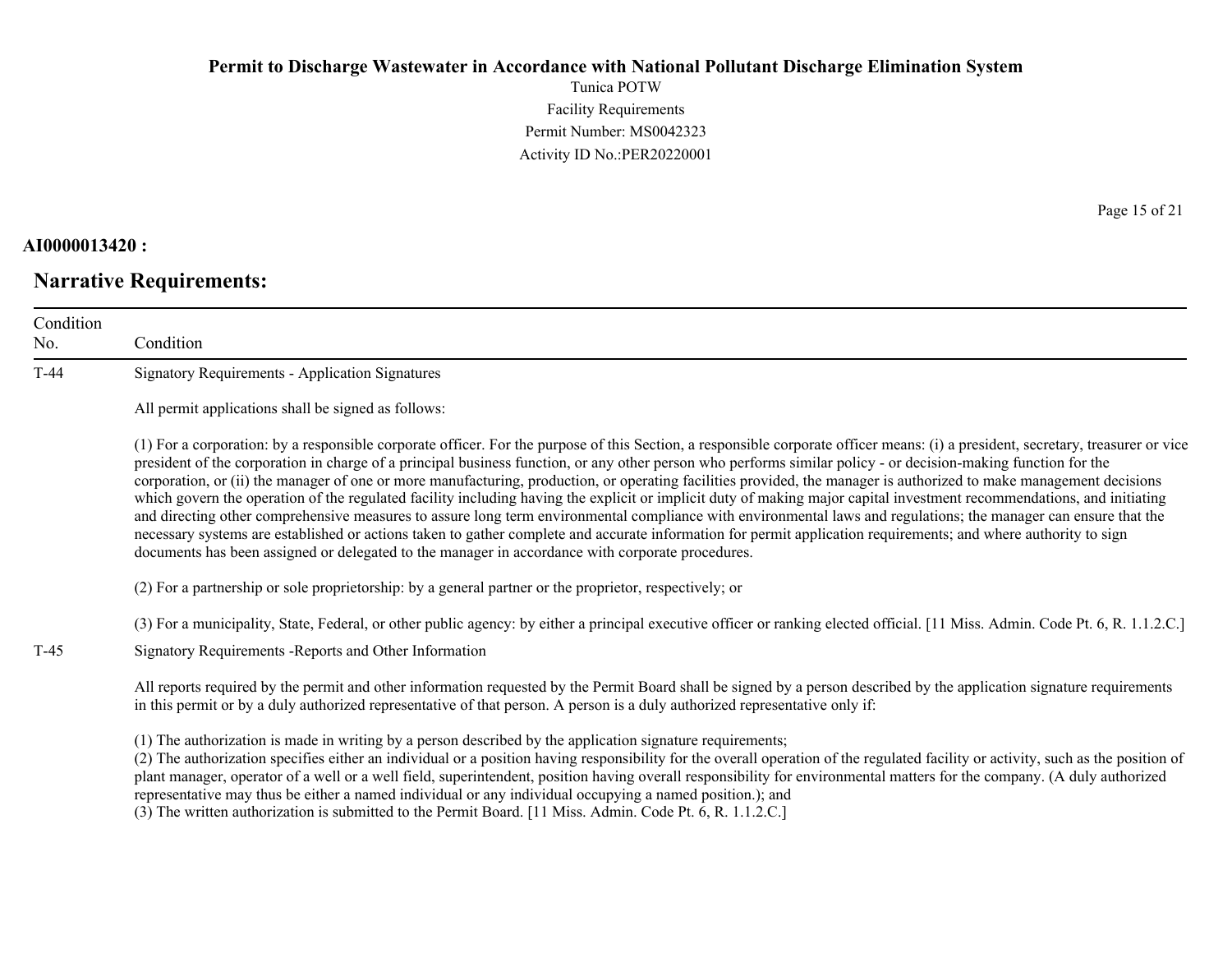Tunica POTW Facility Requirements Permit Number: MS0042323 Activity ID No.:PER20220001

### **AI0000013420 :**

# **Narrative Requirements:**

Page 16 of 21

| Condition<br>No. | Condition                                                                                                                                                                                                                                                                                                                                                                                                                                                                                                                                                                                                                                                                                                                |
|------------------|--------------------------------------------------------------------------------------------------------------------------------------------------------------------------------------------------------------------------------------------------------------------------------------------------------------------------------------------------------------------------------------------------------------------------------------------------------------------------------------------------------------------------------------------------------------------------------------------------------------------------------------------------------------------------------------------------------------------------|
| $T-46$           | Signatory Requirements - Changes to Authorization                                                                                                                                                                                                                                                                                                                                                                                                                                                                                                                                                                                                                                                                        |
|                  | If an authorization under the signatory requirements of this permit is no longer accurate because a different individual or position has responsibility for the overall<br>operation of the facility, a new authorization satisfying the signatory requirements of this permit must be submitted to the Permit Board prior to or together with any<br>reports, information, or applications. [11 Miss. Admin. Code Pt. 6, R. 1.1.2.C.]                                                                                                                                                                                                                                                                                   |
| $T-47$           | <b>Signatory Requirements - Certification</b>                                                                                                                                                                                                                                                                                                                                                                                                                                                                                                                                                                                                                                                                            |
|                  | Any person signing a document under the signatory requirements stated in this permit shall make the following certification:                                                                                                                                                                                                                                                                                                                                                                                                                                                                                                                                                                                             |
|                  | "I certify under penalty of law that this document and all attachments were prepared under the direction or supervision in accordance with a system designed to assure<br>that qualified personnel properly gather and evaluate the information submitted. Based on my inquiry of the person or persons who manage the system, or those persons<br>directly responsible for gathering the information, the information submitted is, to the best of my knowledge and belief, true, accurate, and complete. I am aware that<br>there are significant penalties for submitting false information, including the possibility of fine and imprisonment for knowing violations." [11 Miss. Admin. Code Pt. 6,<br>R. 1.1.2.C.] |
| $T-48$           | Availability of Records<br>Except for information deemed to be confidential under the Mississippi Code Ann. 49-17-39 and 40 CFR 123.41, file information relating to this permit shall be made<br>available for public inspection and copying during normal business hours at the office of the Department of Environmental Quality in Jackson, Mississippi. Written<br>request must be provided in accordance with policies developed by the Commission and must state, specifically, records proposed for review, date proposed for review<br>and copying requirements. [11 Miss. Admin. Code Pt. 6, R. 1.1.3.E.]                                                                                                      |
| $T-49$           | Duty to Provide Information                                                                                                                                                                                                                                                                                                                                                                                                                                                                                                                                                                                                                                                                                              |
|                  | The permittee shall furnish to the Permit Board within a reasonable time any relevant information which the Permit Board may request to determine whether cause<br>exists for modifying, revoking and reissuing, or terminating the permit, or to determine compliance with the permit. The permittee shall also furnish to the Permit Board<br>upon request, copies of records required to be kept by the permit. [11 Miss. Admin. Code Pt. 6, R. 1.1.4.A(16).]                                                                                                                                                                                                                                                         |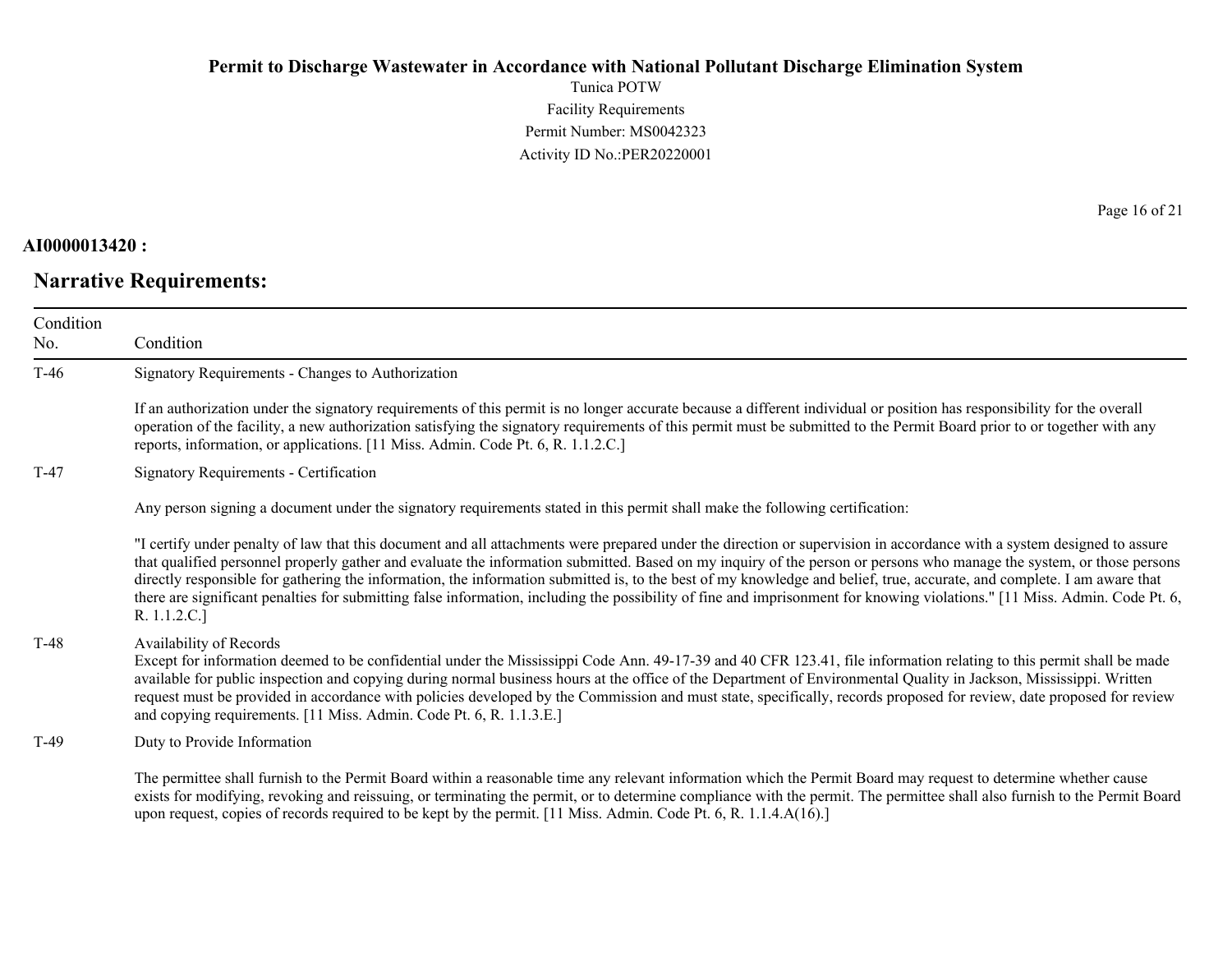Tunica POTW Facility Requirements Permit Number: MS0042323 Activity ID No.:PER20220001

## **AI0000013420 :**

# **Narrative Requirements:**

Page 17 of 21

| Condition |                                                                                                                                                                                                                                                                                                                                                                                                                                                                                       |
|-----------|---------------------------------------------------------------------------------------------------------------------------------------------------------------------------------------------------------------------------------------------------------------------------------------------------------------------------------------------------------------------------------------------------------------------------------------------------------------------------------------|
| No.       | Condition                                                                                                                                                                                                                                                                                                                                                                                                                                                                             |
| $T-50$    | <b>Toxic Pollutants</b>                                                                                                                                                                                                                                                                                                                                                                                                                                                               |
|           | The permittee shall comply with any toxic effluent standard or prohibition (including any schedule of compliance specified in such effluent standard or prohibition)<br>established under Section 307(a) of the Federal Water Pollution Control Act. [11 Miss. Admin. Code Pt. 6, R. 1.1.4.A(26).]                                                                                                                                                                                    |
| $T-51$    | <b>Toxic Pollutants Notification Requirements</b>                                                                                                                                                                                                                                                                                                                                                                                                                                     |
|           | The permittee shall comply with the applicable provisions of 40 CFR 122.42. [11 Miss. Admin. Code Pt. 6, R. 1.1.4.A(26).]                                                                                                                                                                                                                                                                                                                                                             |
| $T-52$    | Civil and Criminal Liability                                                                                                                                                                                                                                                                                                                                                                                                                                                          |
|           | (1) Any person who violates a term, condition or schedule of compliance contained within this permit or the Mississippi Water Pollution Control Law is subject to the<br>actions defined by law.<br>(2) Except as provided in permit conditions on "Bypassing" and "Upsets", nothing in this permit shall be construed to relieve the permittee from civil or criminal                                                                                                                |
|           | penalties for noncompliance.                                                                                                                                                                                                                                                                                                                                                                                                                                                          |
|           | (3) It shall not be the defense of the permittee in an enforcement action that it would have been necessary to halt or reduce the permitted activity in order to maintain<br>compliance with the conditions of this permit. [11 Miss. Admin. Code Pt. 6, R. 1.1.4.A(24).)]                                                                                                                                                                                                            |
| $T-53$    | Oil and Hazardous Substance Liability                                                                                                                                                                                                                                                                                                                                                                                                                                                 |
|           | Nothing in this permit shall be construed to preclude the institution of any legal action or relieve the permittee from any responsibilities, liabilities, or penalties to which<br>the permittee is or may be subject to under Section 311 of the Federal Water Pollution Control Act and applicable provisions under Mississippi Law pertaining to<br>transportation, storage, treatment, or spillage of oil or hazardous substances. [11 Miss. Admin. Code Pt. 6, R. 1.1.4.A(23).] |
| $T-54$    | Property Rights                                                                                                                                                                                                                                                                                                                                                                                                                                                                       |
|           | The issuance of this permit does not convey any property rights in either real or personal property, or any exclusive privileges, nor does it authorize any injury to private<br>property or any invasion of personal rights, nor any infringement of Federal, State, or local laws or regulations. [11 Miss. Admin. Code Pt. 6, R. 1.1.5.                                                                                                                                            |

E.]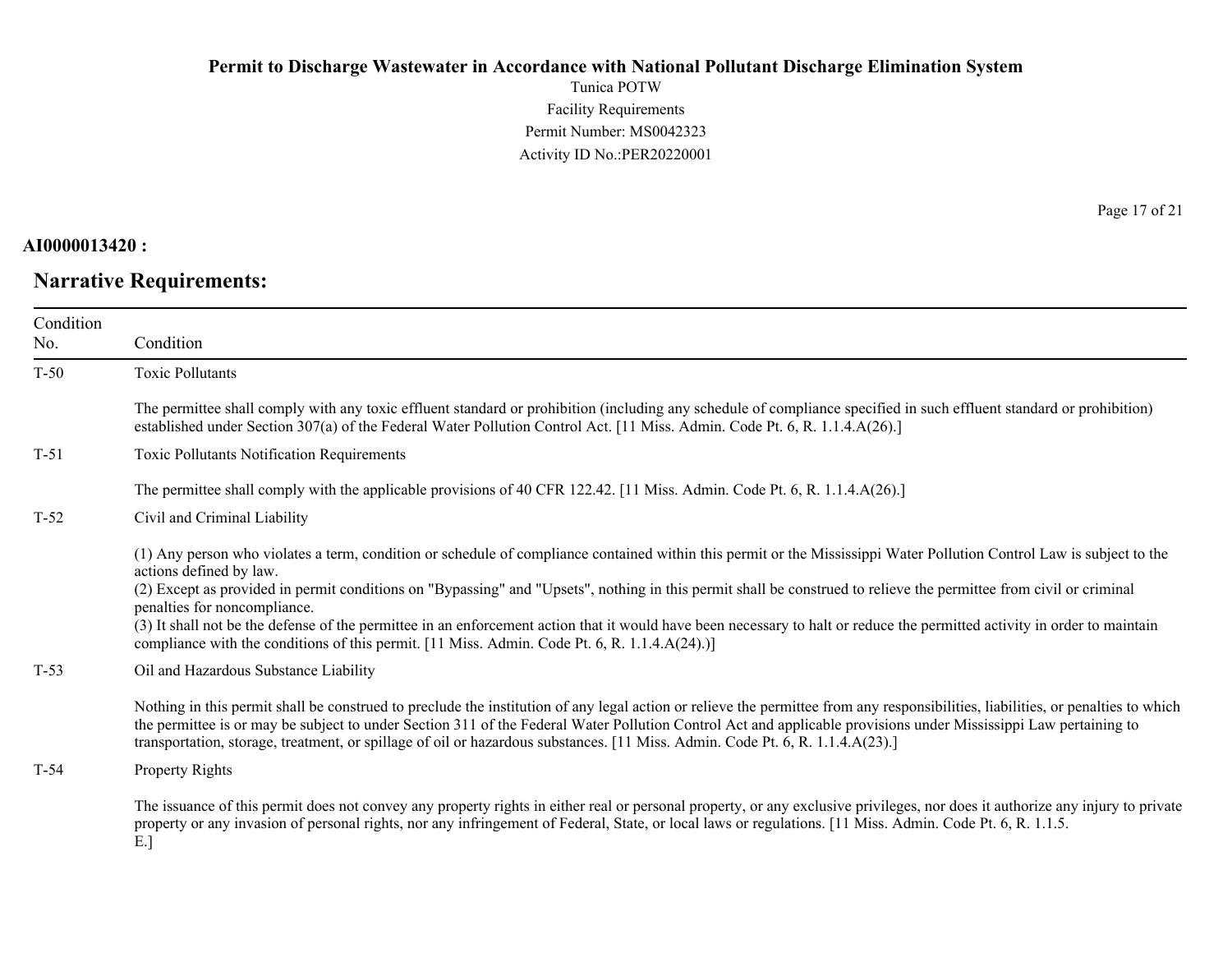Tunica POTW Facility Requirements Permit Number: MS0042323 Activity ID No.:PER20220001

### **AI0000013420 :**

# **Narrative Requirements:**

Page 18 of 21

| Condition<br>No. | Condition                                                                                                                                                                                                                                                                                                                                                                                                                                                                                                                                                                                                                                                                                                                                                                                                                                                                                 |
|------------------|-------------------------------------------------------------------------------------------------------------------------------------------------------------------------------------------------------------------------------------------------------------------------------------------------------------------------------------------------------------------------------------------------------------------------------------------------------------------------------------------------------------------------------------------------------------------------------------------------------------------------------------------------------------------------------------------------------------------------------------------------------------------------------------------------------------------------------------------------------------------------------------------|
| $T-55$           | Severability                                                                                                                                                                                                                                                                                                                                                                                                                                                                                                                                                                                                                                                                                                                                                                                                                                                                              |
|                  | The provisions of this permit are severable. If any provision of this permit, or the application of any provision of this permit to any circumstances, is challenged or held<br>invalid, the validity of the remaining permit provisions and/or portions thereof or their application to other persons or sets of circumstances, shall not be affected thereby.<br>[11 Miss. Admin. Code Pt. 6, R. 1.1.4.A(25).]                                                                                                                                                                                                                                                                                                                                                                                                                                                                          |
| T-56             | Protection of Confidential Information                                                                                                                                                                                                                                                                                                                                                                                                                                                                                                                                                                                                                                                                                                                                                                                                                                                    |
|                  | (1) Pursuant to Miss. Code Ann. '49-17-39 and 40 CFR 123.41, the Permit Board shall make available to the public all information contained on any form and all public<br>comments on such information. Effluent data and information concerning air or water quality shall also be made available to the public. Information that is determined<br>by the Commission to be trade secrets shall not be disclosed to the public without prior consent of the source of such information. When a claim of confidentiality is<br>made by a person in accordance with the provisions of Miss. Code Ann. '49-17-39, a recommendation on the questions of confidentiality shall be made by the<br>Commission and forwarded to the Regional Administrator (or his/her designee) of EPA for his concurrence in such determination of confidentiality. [11 Miss. Admin.<br>Code Pt. 6, R. 1.1.3.F.] |
| $T-57$           | Protection of Confidential Information-continued                                                                                                                                                                                                                                                                                                                                                                                                                                                                                                                                                                                                                                                                                                                                                                                                                                          |
|                  | (2) A copy of a State, UIC, or NPDES permit application, public notice, fact sheet, draft permit and other forms relating thereto, including written public comment and<br>other reports, files and information relating to the application not classified as confidential information by the Commission pursuant to part (1) of this requirement, shall<br>be available for public inspection and copying during normal business hours at the office of the Department in Jackson, Mississippi. [11 Miss. Admin. Code Pt. 6, R.                                                                                                                                                                                                                                                                                                                                                          |

1.1.3.F.]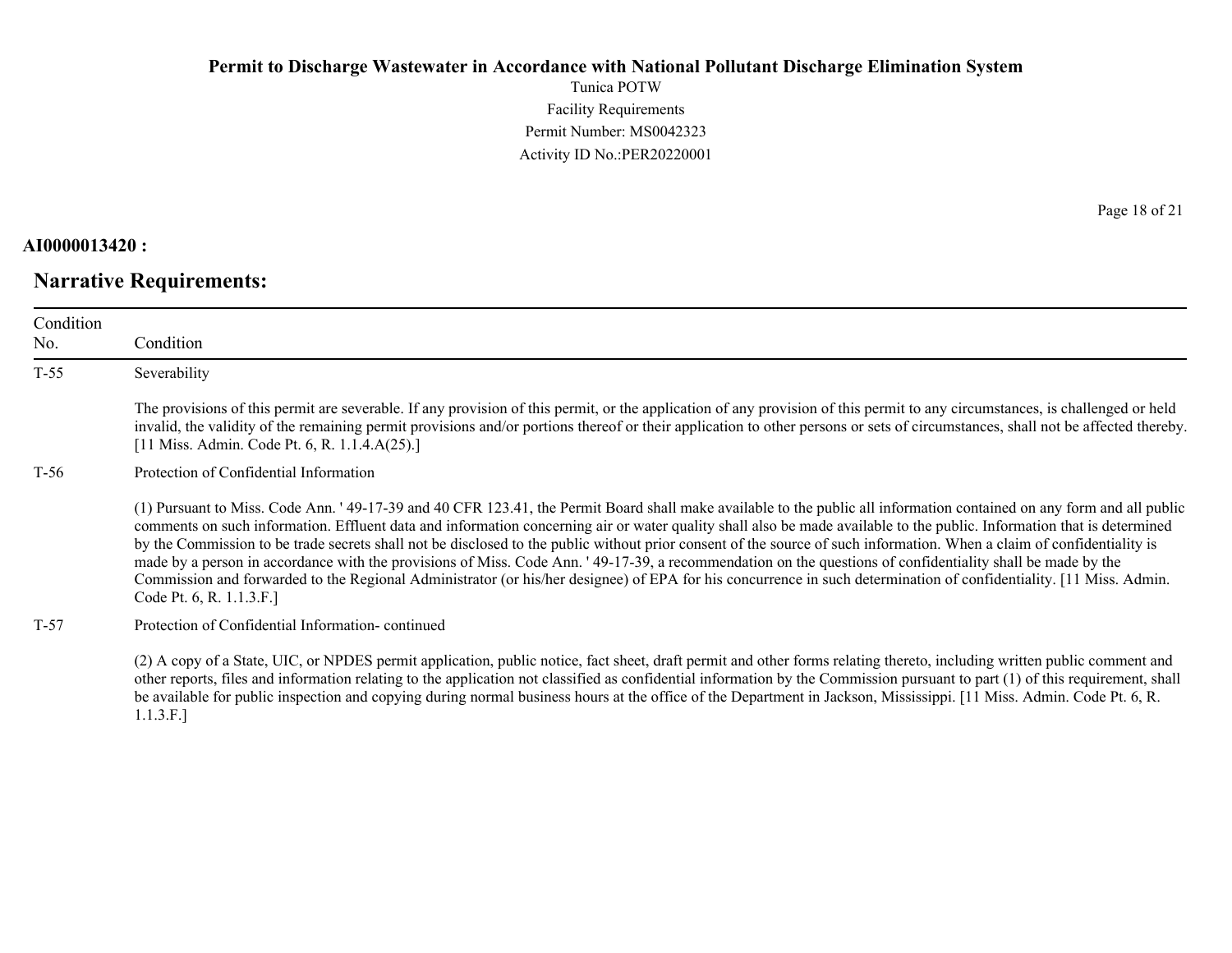Tunica POTW Facility Requirements Permit Number: MS0042323 Activity ID No.:PER20220001

### **AI0000013420 :**

# **Narrative Requirements:**

Page 19 of 21

| Condition<br>No. | Condition                                                                                                                                                                                                                                                                                                                                                                                                                                                                                                                                                                                                                                                                                                                                                                                                                                                                                                                                                            |
|------------------|----------------------------------------------------------------------------------------------------------------------------------------------------------------------------------------------------------------------------------------------------------------------------------------------------------------------------------------------------------------------------------------------------------------------------------------------------------------------------------------------------------------------------------------------------------------------------------------------------------------------------------------------------------------------------------------------------------------------------------------------------------------------------------------------------------------------------------------------------------------------------------------------------------------------------------------------------------------------|
| $T-58$           | Protection of Confidential Information-continued                                                                                                                                                                                                                                                                                                                                                                                                                                                                                                                                                                                                                                                                                                                                                                                                                                                                                                                     |
|                  | (3) Upon determination by the Commission that information submitted by a permit applicant is entitled to protection against disclosure as trade secrets, the information<br>shall be so labeled and otherwise handled as confidential. Copies of the information and a notice of the Commission's action shall be forwarded to the Regional<br>Administrator (or his/her designee). In making its determination of entitlement to protection as a trade secret, the Commission shall follow the procedure set forth in<br>Miss. Code Ann. '49-17-39. In the event the Commission denies the claim of confidentiality, the applicant shall have, upon notification thereof, the right to appeal the<br>Commission's determination in the same manner provided for other orders of the Commission. No disclosure, except to EPA, shall be allowed until any appeal from the<br>determination of the Commission is completed. [11 Miss. Admin. Code Pt. 6, R. 1.1.3.F.] |
| $T-59$           | Spill Prevention and Best Management Plans                                                                                                                                                                                                                                                                                                                                                                                                                                                                                                                                                                                                                                                                                                                                                                                                                                                                                                                           |
|                  | Any permittee which has above ground bulk storage capacity, of more than 1320 gallons or any single container with a capacity greater than 660 gallons, of materials<br>and/or liquids (including but not limited to, all raw, finished and/or waste material) with chronic or acute potential for pollution impact on waters of the State and not<br>subject to Mississippi Hazardous Waste Management Regulations or 40 CFR 112 (Oil Pollution Prevention) regulations shall provide secondary containment as found in<br>40 CFR 112 or equivalent protective measures such as trenches or waterways which would conduct any tank releases to a permitted treatment system or sufficient<br>equalization or treatment capacity needed to prevent chronic/acute pollution impact. [11 Miss. Admin. Code Pt. 6, R. 1.1.4.A(12)(a).]                                                                                                                                  |
| $T-60$           | Reopener Clause                                                                                                                                                                                                                                                                                                                                                                                                                                                                                                                                                                                                                                                                                                                                                                                                                                                                                                                                                      |
|                  | This permit shall be modified, or alternately, revoked and reissued, to comply with any applicable effluent standard, limitation or storm water regulation issued or<br>approved under Section 301(b)(2)(C), and (D), 304(b)(2), 307(a)(2) and 402(p) of the Federal Water Pollution Control Act if the effluent standard, limitation or<br>regulation so issued or approved:                                                                                                                                                                                                                                                                                                                                                                                                                                                                                                                                                                                        |
|                  | 1. Contains different conditions or is otherwise more stringent than any effluent limitation in the permit; or<br>2. Controls any pollutant not limited in the permit.<br>3. This permit shall be modified to reflect any additional or otherwise more stringent limitations and additional monitoring as determined to be necessary by the results<br>of a Completed TMDL. [11 Miss. Admin. Code Pt. 6, R. 1.1.4.F(1).]                                                                                                                                                                                                                                                                                                                                                                                                                                                                                                                                             |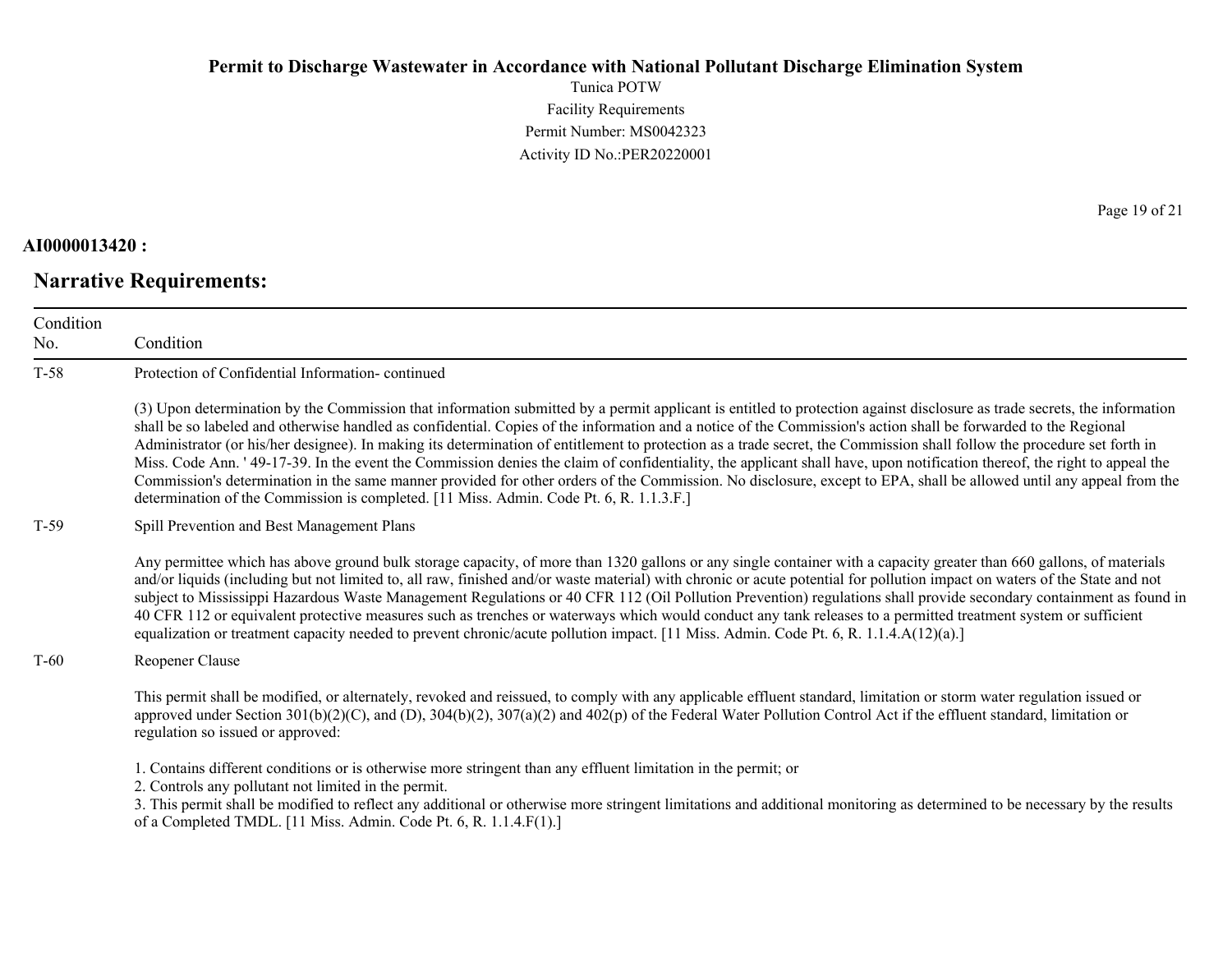Tunica POTW Facility Requirements Permit Number: MS0042323 Activity ID No.:PER20220001

#### **AI0000013420 :**

## **Narrative Requirements:**

Page 20 of 21

| Condition<br>No. | Condition                                                                                                                                                                                                                                                                                                                                                                                                                                                                                                                                                                                                                                                                                                                                                                                                                                                                                                                                              |
|------------------|--------------------------------------------------------------------------------------------------------------------------------------------------------------------------------------------------------------------------------------------------------------------------------------------------------------------------------------------------------------------------------------------------------------------------------------------------------------------------------------------------------------------------------------------------------------------------------------------------------------------------------------------------------------------------------------------------------------------------------------------------------------------------------------------------------------------------------------------------------------------------------------------------------------------------------------------------------|
| $T-61$           | Closure Requirements                                                                                                                                                                                                                                                                                                                                                                                                                                                                                                                                                                                                                                                                                                                                                                                                                                                                                                                                   |
|                  | Should the permittee decide to permanently close and abandon the premises upon which it operates, it shall provide a Closure Plan to the Permit Board no later than 90<br>days prior to doing so. This Closure Plan shall address how and when all manufactured products, by-products, raw materials, stored chemicals, and solid and liquid<br>waste and residues will be removed from the premises or permanently disposed of on site such that no potential environmental hazard to the waters of the State will be<br>presented. Closure plan(s) submitted to and approved by Mississippi Department of Environmental Quality for compliance with other environmental regulations will<br>satisfy the closure requirements for those items specifically addressed in the closure plan(s) as long as the closure does not present a potential for environmental hazard<br>to waters of the State. [11 Miss. Admin. Code Pt. 6, R. 1.1.4. $A(11)$ .] |
| T-62             | Permit Actions                                                                                                                                                                                                                                                                                                                                                                                                                                                                                                                                                                                                                                                                                                                                                                                                                                                                                                                                         |

The permit may be modified, revoked and reissued, or terminated for cause. The filing of a request by the permittee for a permit modification, revocation and reissuance, or termination, or a modification of planned changes or anticipated noncompliance, does not stay any permit condition. [11 Miss. Admin. Code Pt. 6, R. 1.1.5.C(5).]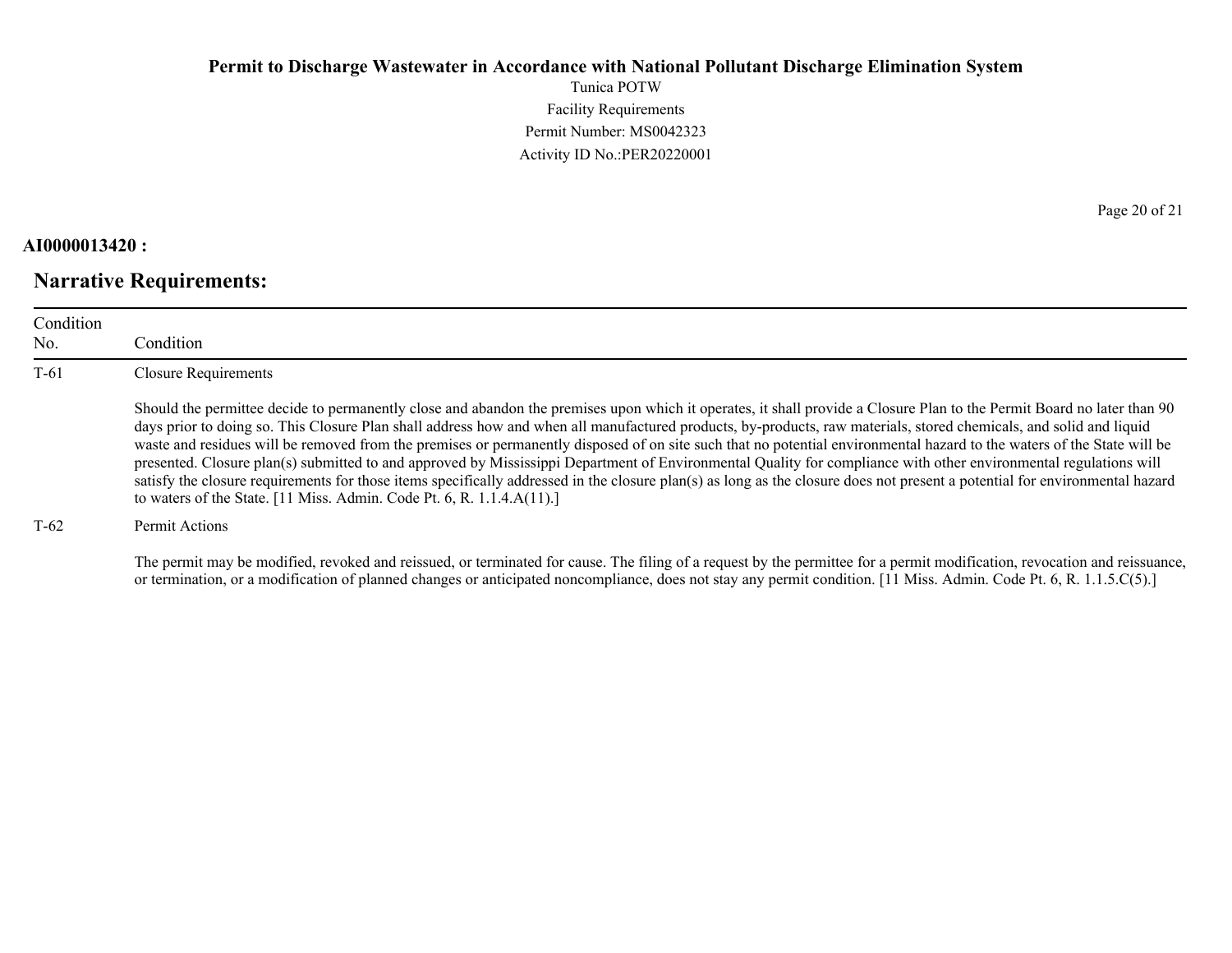### **Permit to Discharge Wastewater in Accordance with National Pollutant Discharge Elimination System** Tunica POTW Facility Requirements Permit Number: MS0042323 Activity ID No.:PER20220001

#### **RPNT0000000001 (MS0042323 - 001) Outfall 001 (Treated Municipal Wastewater Discharge):**

## **Submittal/Action Requirements:**

| Condition<br>No. | Condition                                                                                                                                                                                       |
|------------------|-------------------------------------------------------------------------------------------------------------------------------------------------------------------------------------------------|
| $S-1$            | The Permittee shall submit analytical results on an annual Discharge Monitoring Report (DMR): Due annually by the 28th of January. [11 Miss. Admin. Code Pt. 6, Ch.<br>1, Subch. 1. IV .A(15)c] |